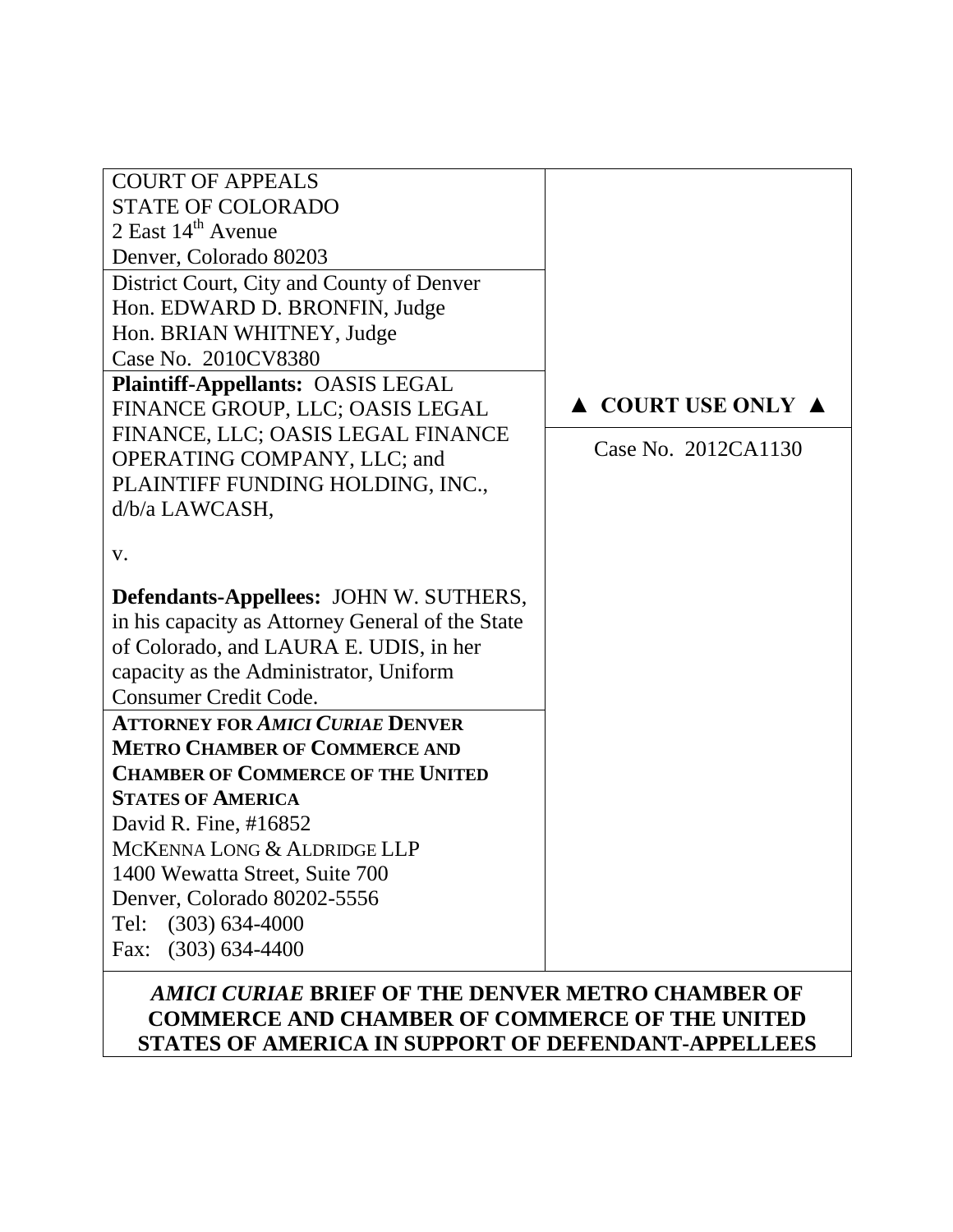## **CERTIFICATE OF COMPLIANCE**

I hereby certify that this brief complies with all requirements of C.A.R. 28 and C.A.R. 32, including all formatting requirements set forth in these rules. Specifically, the undersigned certifies that:

The brief complies with C.A.R. 28(g). Choose one:

It contains [3,891] words.  $\boxtimes$ 

It does not exceed \_\_\_\_ pages.

The brief complies with C.A.R. 28(k).

For the party raising the issue:

It contains under a separate heading (1) a concise statement of the applicable standard of appellate review with citation to authority; and (2) a citation to the precise location in the record  $(R, p, p)$ , not to an entire document, where the issue was raised and ruled on.

For the party responding to the issue:

It contains, under a separate heading, a statement of whether such party agrees with the opponent's statements concerning the standard of review and preservation for appeal, and if not, why not.

As *amici curiae*, we are neither the party raising the issue nor the party responding to the issue.

*/s/ David R. Fine*

David R. Fine, #16852 MCKENNA LONG & ALDRIDGE LLP 1400 Wewatta Street, Suite 700 Denver, Colorado 80202-5556 Tel: (303) 634-4000 Fax: (303) 634-4400

COUNSEL FOR PROPOSED *AMICI CURIAE* DENVER METRO CHAMBER OF COMMERCE AND CHAMBER OF COMMERCE OF THE UNITED STATES OF AMERICA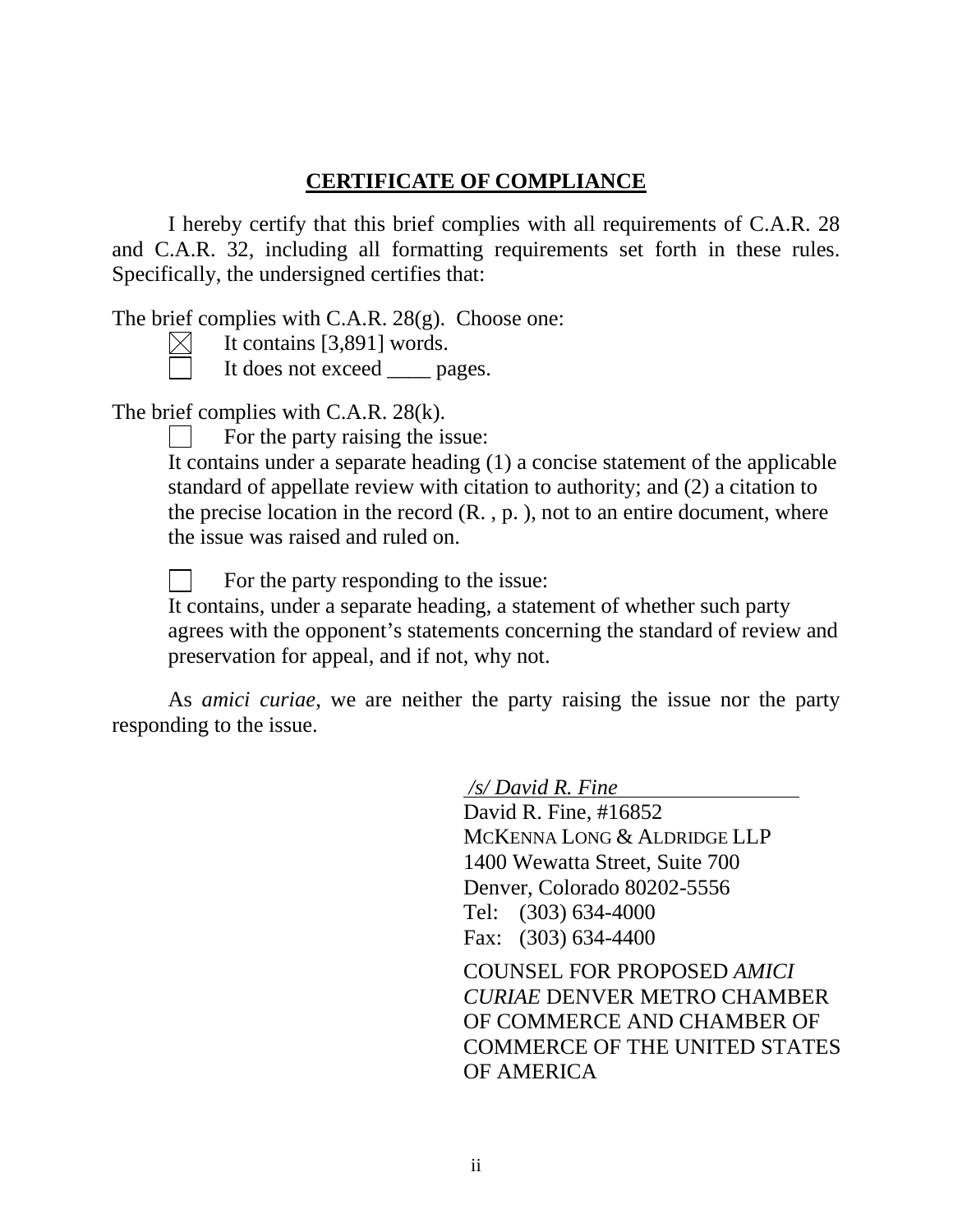# **TABLE OF CONTENTS**

|                |                |                                                                                                               | Page |
|----------------|----------------|---------------------------------------------------------------------------------------------------------------|------|
|                |                |                                                                                                               |      |
|                |                |                                                                                                               |      |
|                |                |                                                                                                               |      |
|                |                |                                                                                                               |      |
|                |                |                                                                                                               |      |
|                |                |                                                                                                               |      |
| $\mathbf{I}$ . |                | Plaintiffs' Lawsuit Funding Transactions Are Loans Subject to                                                 |      |
|                | $\mathsf{A}$ . |                                                                                                               |      |
|                | <b>B.</b>      | Regulating Plaintiffs under the UCCC is Consistent with<br>the UCCC's Consumer Protection Policy Objectives10 |      |
| II.            |                | Public Policy Concerns Underscore The Need to Regulate                                                        |      |
|                | A.             | Unregulated Consumer Lawsuit Lending Will Hurt<br>Colorado Businesses by Prolonging Litigation and            |      |
|                | <b>B.</b>      | Unregulated Lawsuit Lending Will Increase the Burden                                                          |      |
|                |                |                                                                                                               |      |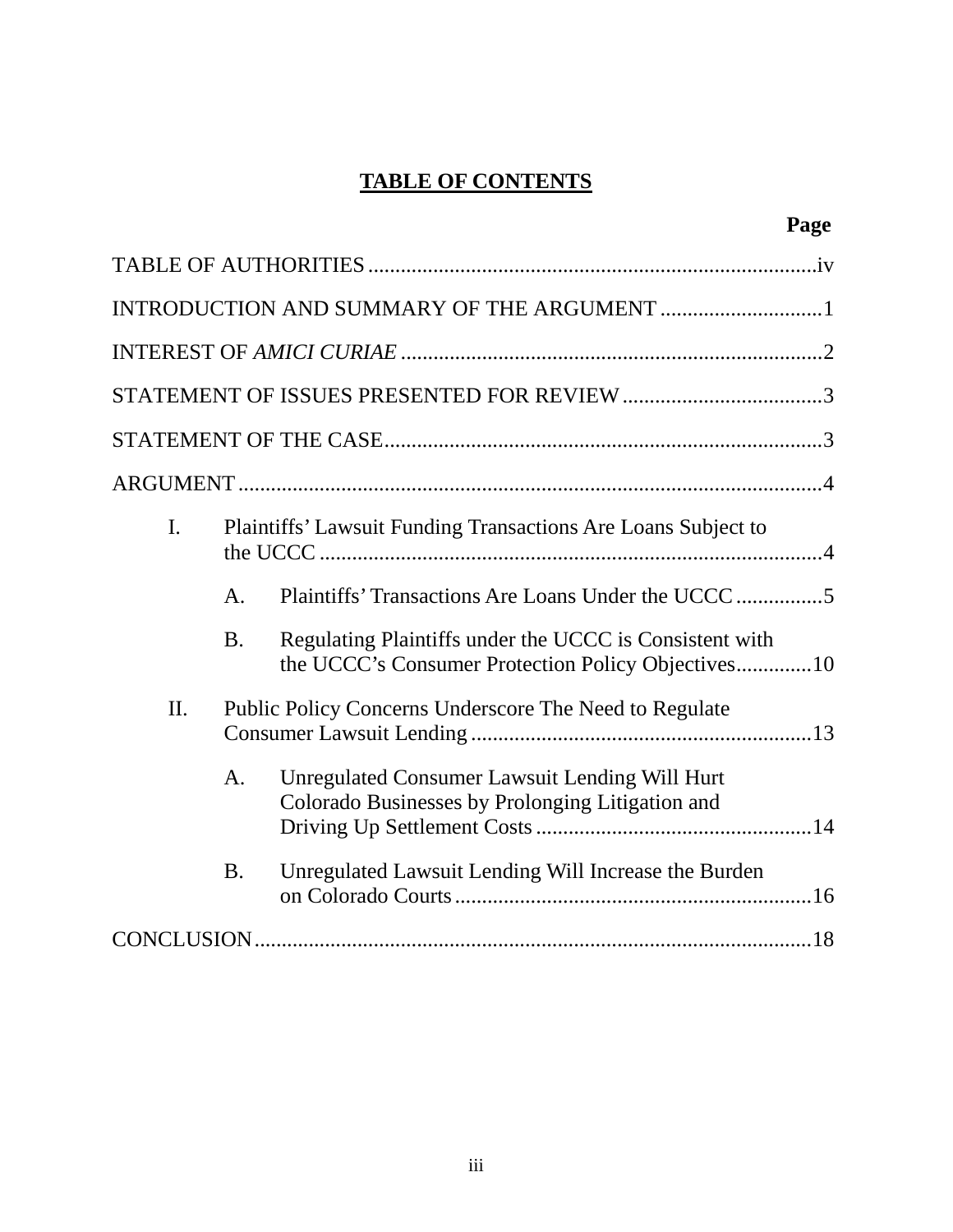# **TABLE OF AUTHORITIES**

|                                                                       | Page(s) |
|-----------------------------------------------------------------------|---------|
| <b>CASES</b>                                                          |         |
| Rancman v. Interim Settlement Funding Corp.,                          |         |
| State Bd. Of Chiropractic Exam'rs v. Stjernholm,                      |         |
| State ex rel. Salazar v. The Cash Now Store Inc.,                     |         |
| Weaver, Bennett & Bland, P.A. v. Speedy Bucks, Inc., et al.,          |         |
| <b>STATUTES</b>                                                       |         |
|                                                                       |         |
|                                                                       |         |
|                                                                       |         |
|                                                                       |         |
| <b>OTHER AUTHORITIES</b>                                              |         |
| Binyamin Appelbaum, Lawsuit Lenders Try to Limit Exposure to Consumer |         |
| Binyamin Appelbaum, Lawsuit Loans Add New Risk for the Injured, N.Y   |         |
| Binyamin Applebaum, Investors Put Money on Lawsuits to Get Payouts,   |         |
|                                                                       |         |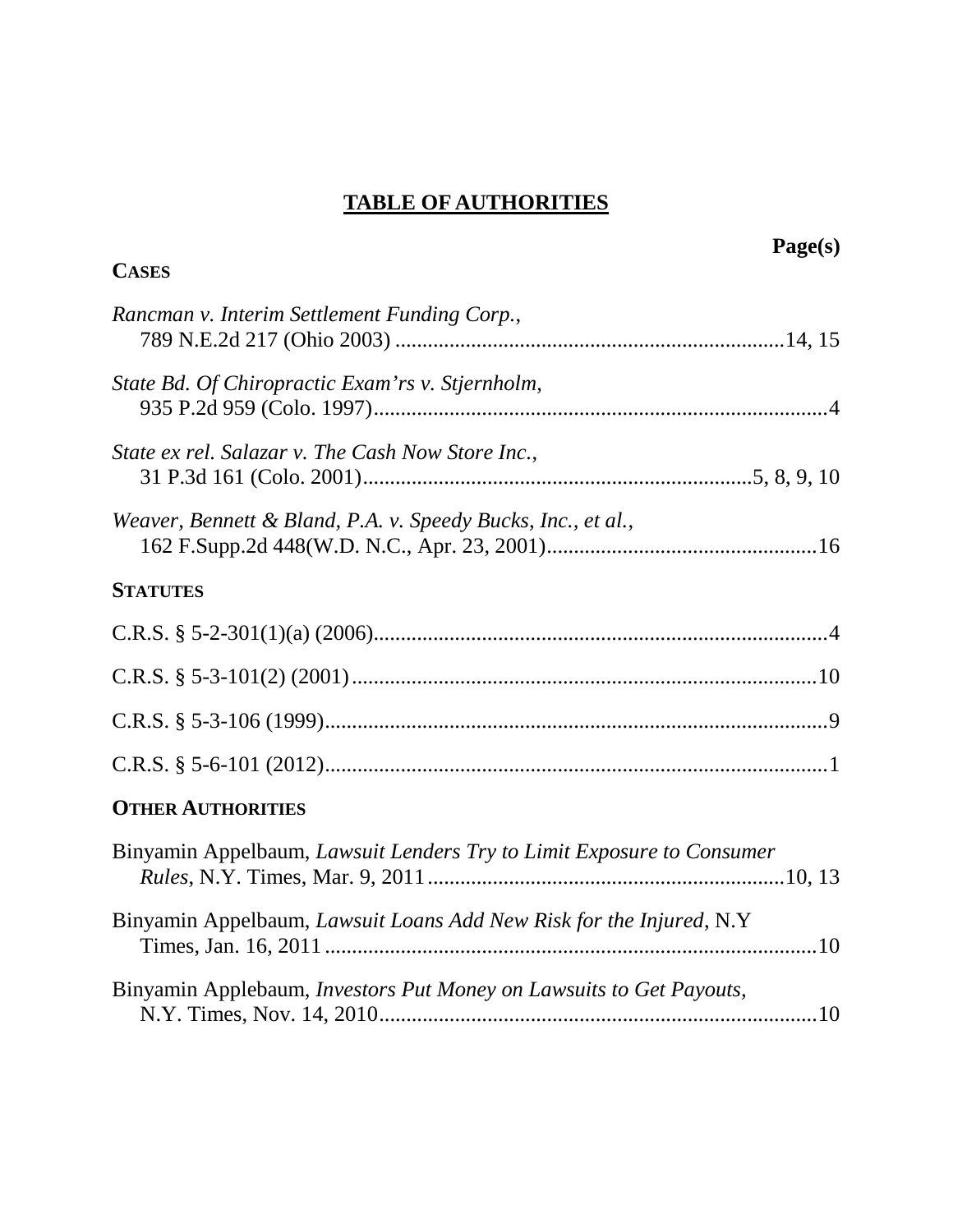# **TABLE OF AUTHORITIES**

# **Page(s)**

| COSCA Budget Survey Responses, Colorado,                                                                                                       |
|------------------------------------------------------------------------------------------------------------------------------------------------|
| http://www.ncsc.org/~/media/Files/PDF/Information%20and%20Resourc                                                                              |
| es/Budget%20Resource%20Center/budget_survey_121811.ashx16                                                                                      |
| Heather Rogers, <i>Business-killing Cuts to State Court Systems</i> , Cal. St. B. J.<br>(Nov. 2012),                                           |
| http://www.calbarjournal.com/November2012/TopHeadlines/TH1.aspx 16                                                                             |
| Jack Zemlicka, Personal Injury Lawyers Face Issues with Loans, Wis. L. J.,                                                                     |
| John P. Barylick & Janna Wims Hashway, Litigation Financing: Preying on                                                                        |
| Julia Reischal, As Pre-settlement Financing Takes Hold in Massachusetts,<br>Lawyers Spar Over Pros and Cons, Mass. Law. Wkly., July 28, 200813 |
| Oasis website, http://www.oasislegal.com/legal/terms_and_conditions                                                                            |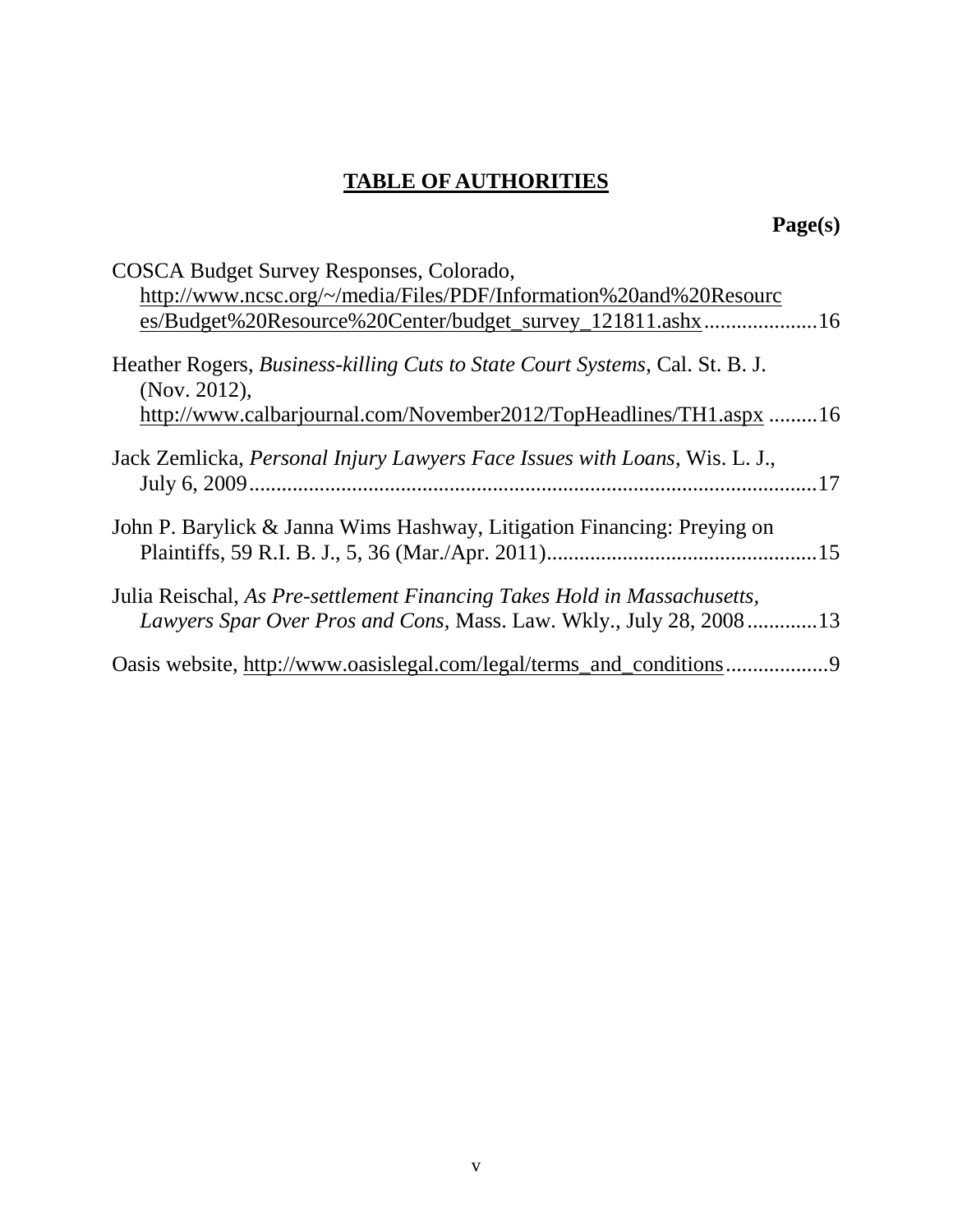### **INTRODUCTION AND SUMMARY OF THE ARGUMENT**

Plaintiffs Oasis Legal Finance Group, LLC, Oasis Legal Finance LLC, Oasis Legal Finance Operating Company and Funding Holding, Inc. LLC d/b/a LawCash ("plaintiffs") are lawsuit lenders. That is, as the Denver District Court correctly held, they lend money to plaintiff litigants in personal injury cases and charge interest on that loan.

The circumstances and financial terms of lawsuit lending unnecessarily prolong personal injury litigation, and thus occupy court and business resources that could be better utilized. The sole beneficiary is the lawsuit lender. As the district court correctly held, and to avoid the problems caused by unregulated lawsuit lending, appellants' conduct should be regulated by the Colorado Uniform Consumer Credit Code ("UCCC"), C.R.S. § 5-6-101 *et. seq.* (2012).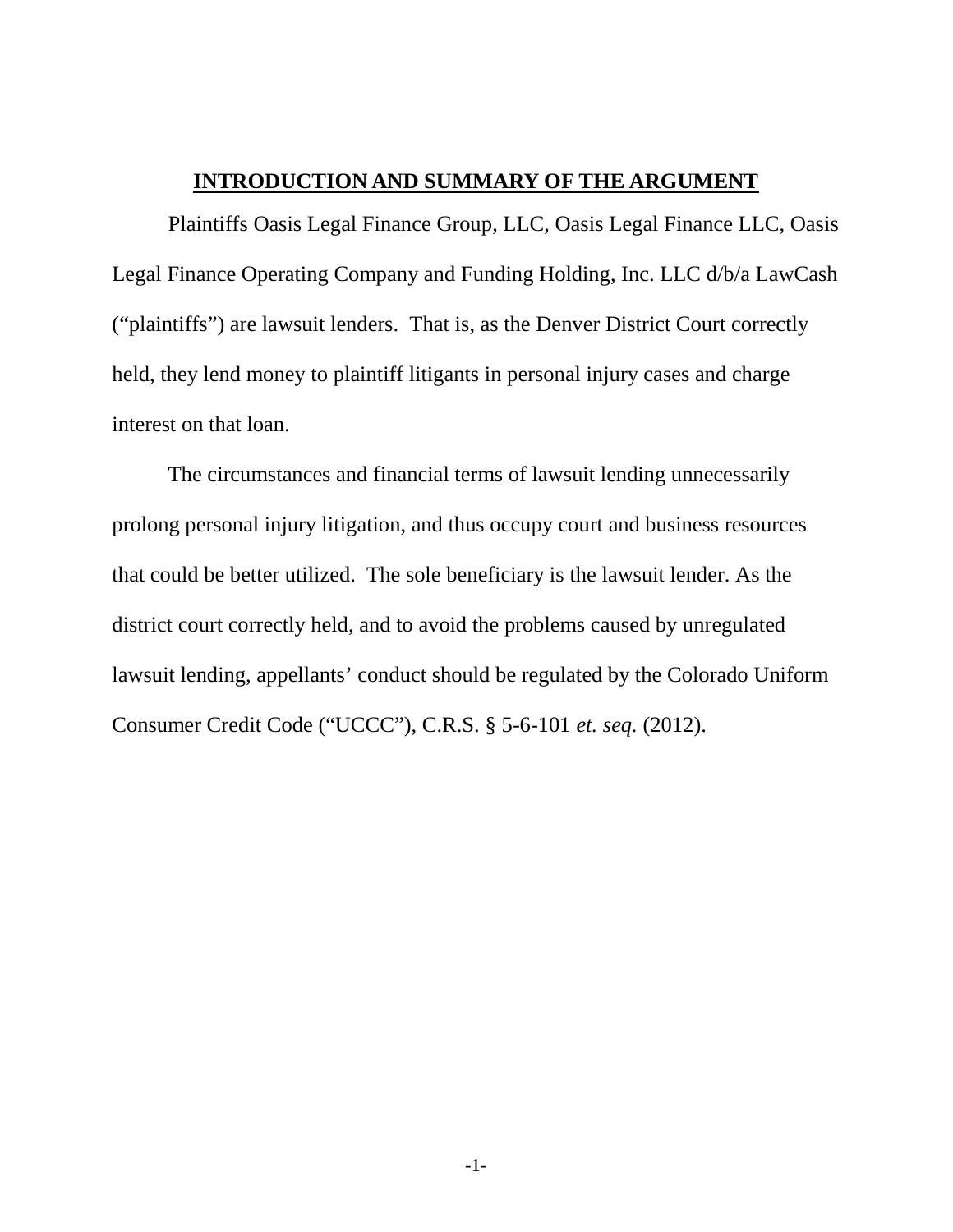### **INTEREST OF** *AMICI CURIAE*

*Amicus Curiae* Denver Metro Chamber of Commerce ("Denver Metro Chamber") is a leading voice for over 3,000 Denver-area businesses and their 300,000 employees, providing advocacy for more than 150 years at the federal, state and local levels and helping shape Colorado's economic and public policy.

*Amicus Curiae* Chamber of Commerce of the United States of America ("the U.S. Chamber") is the world's largest business federation. The U.S. Chamber represents 300,000 direct members and indirectly represents the interests of more than three million companies and professional organizations of every size, in every industry, and from every region of the country. An important function of the U.S. Chamber is to represent the interests of its members in matters before Congress, the executive branch, and federal and state courts. To that end, the U.S. Chamber regularly files amicus curiae briefs in – or it initiates – cases that raise issues of vital concern to the nation's business community.

This brief will refer to the Denver Metro Chamber and the U.S. Chamber collectively as "the Chambers."

*Amici* are well-suited to speak to the negative effects of the rapidly expanding and opaque practice of unregulated contingent lawsuit lending. This largely unregulated industry increases the volume of lawsuits, incentivizes the

-2-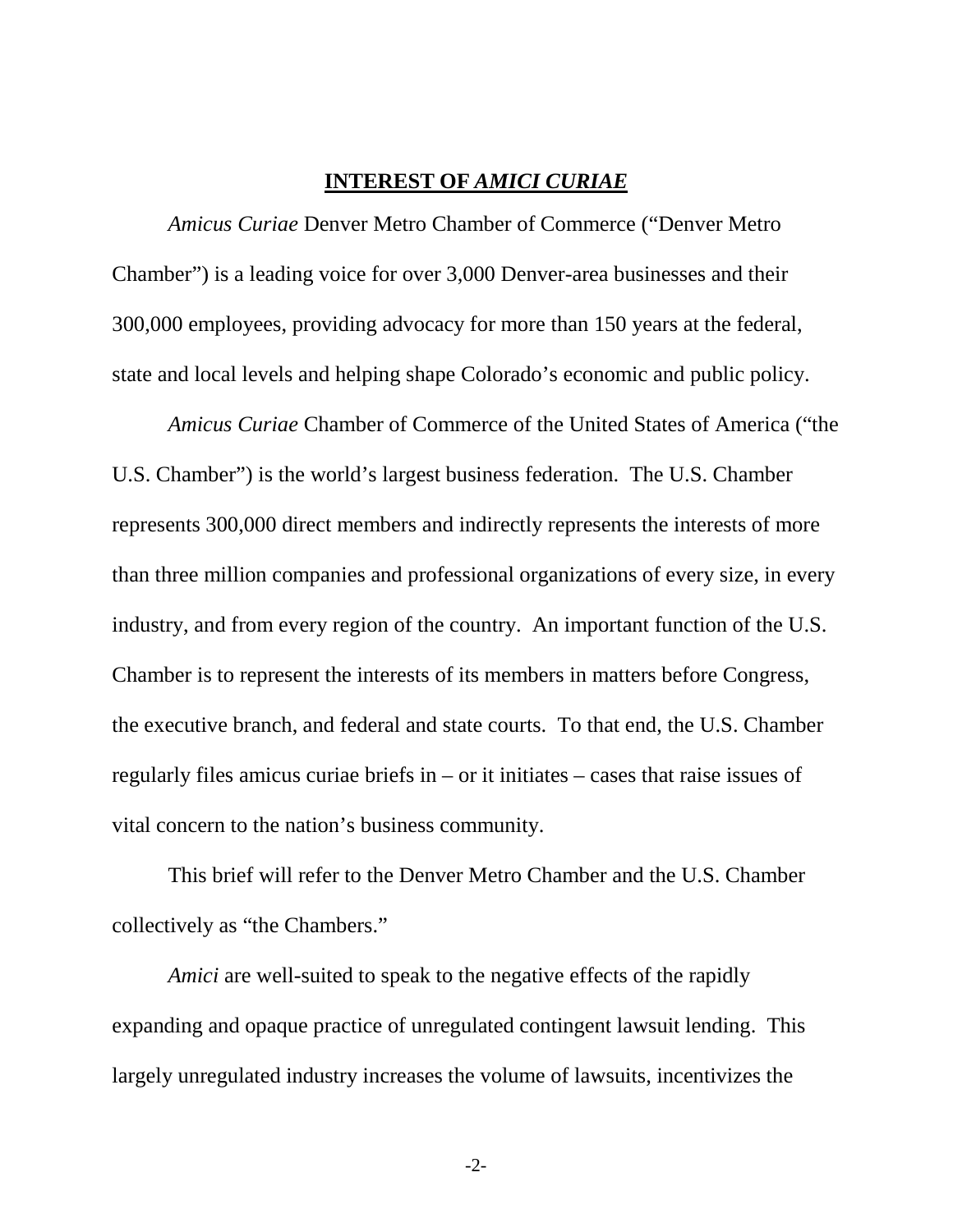litigation of frivolous claims, prolongs litigation, and increases settlement costs – all at the expense of not only the defendant businesses and underlying borrowers, but also and the business sector in general and the court system.

*Amici* support the position of the Attorney General and Administrator that consumer lawsuit lending is subject to regulation under the UCCC. It is not only the right legal conclusion; it is also the right policy. Regulation of this industry under the UCCC will help to curb the myriad ills caused by lawsuit lending, and will bring the practice into conformity with other regulated consumer lending activity. Because the District Court is among the first courts in the country to have determined that plaintiffs' conduct constitutes lending and is subject to regulation under the UCCC, this case is of critical importance not only to businesses and borrowers in Colorado, but throughout the nation.

### **STATEMENT OF ISSUES PRESENTED FOR REVIEW**

The question presented in this case is whether plaintiffs' lawsuit lending is subject to the UCCC. This brief addresses the policy implications of plaintiffs' conduct that support its regulation under the UCCC.

### **STATEMENT OF THE CASE**

The Chambers hereby incorporate by reference the Statement of the Case as set forth in the Attorney General and Administrator's Answer Brief.

-3-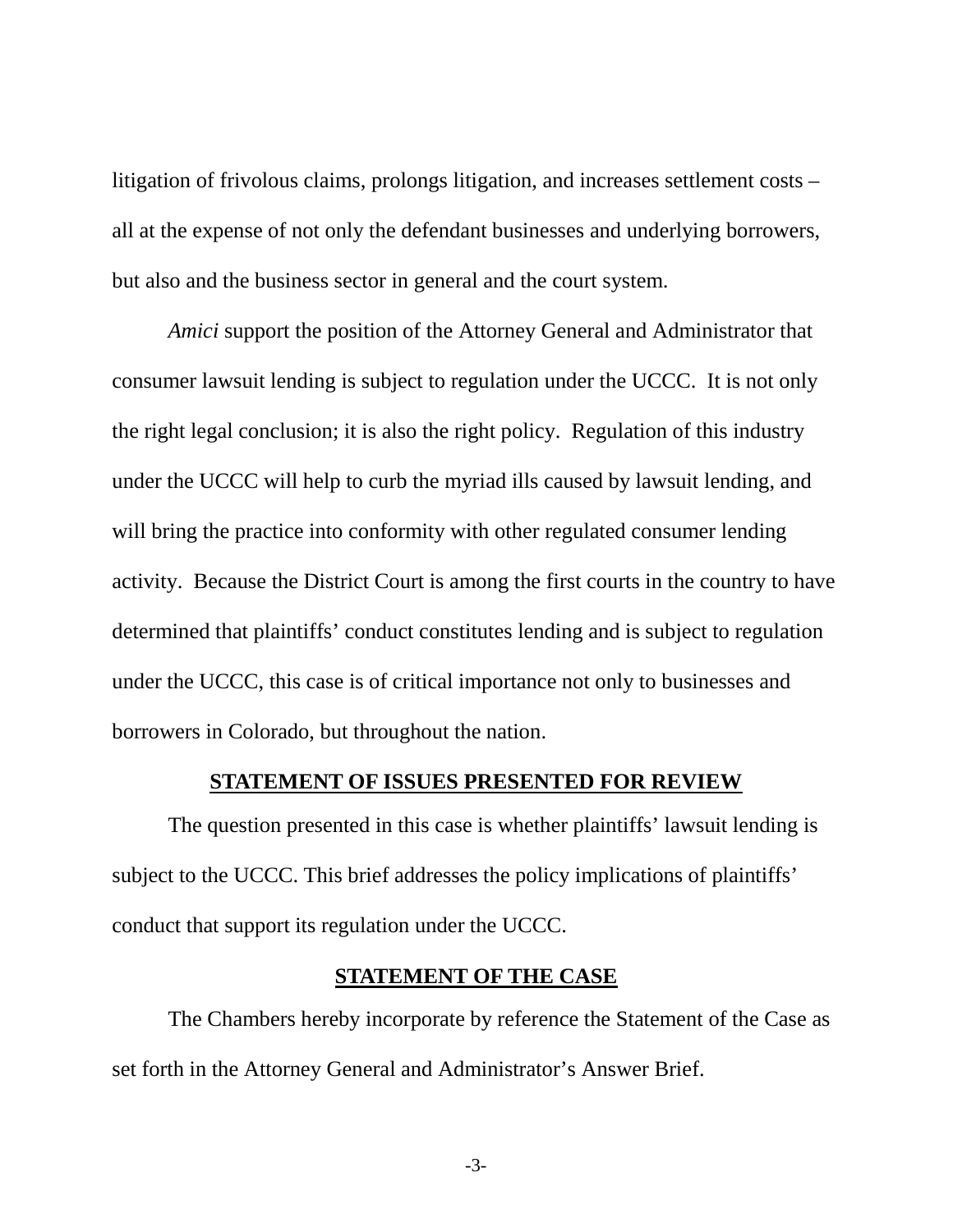#### **ARGUMENT**

## **I. Plaintiffs' Lawsuit Funding Transactions Are Loans Subject to the UCCC**

Despite plaintiffs' creative naming conventions for their transactions – such as lawsuit "funding" or "financing," "advancing money," "nonrecourse purchase of litigation proceeds," and the like – at the end of the day, these transactions are *loans charging exorbitant interest rates*. Indeed, despite the obfuscatory descriptions, plaintiffs' transactions are quite simple: the lawsuit lender provides a sum of money, to be repaid, pursuant to a payment schedule, with interest – the rate and amount of which depends on how much time has passed since the money was provided – in exchange for a secured interest in a settlement or verdict. That is a loan, no matter how it is dressed up. The Chambers agree with the Attorney General and Administrator that plaintiffs are "supervised lenders" that must obtain a statutorily-prescribed license in order to do business in Colorado, C.R.S. § 5-2-  $301(1)(a)$  (2006), and that there is a strong public interest in the enforcement of such licensing statutes. *See State Bd. Of Chiropractic Exam'rs v. Stjernholm*, 935 P.2d 959, 960 (Colo. 1997).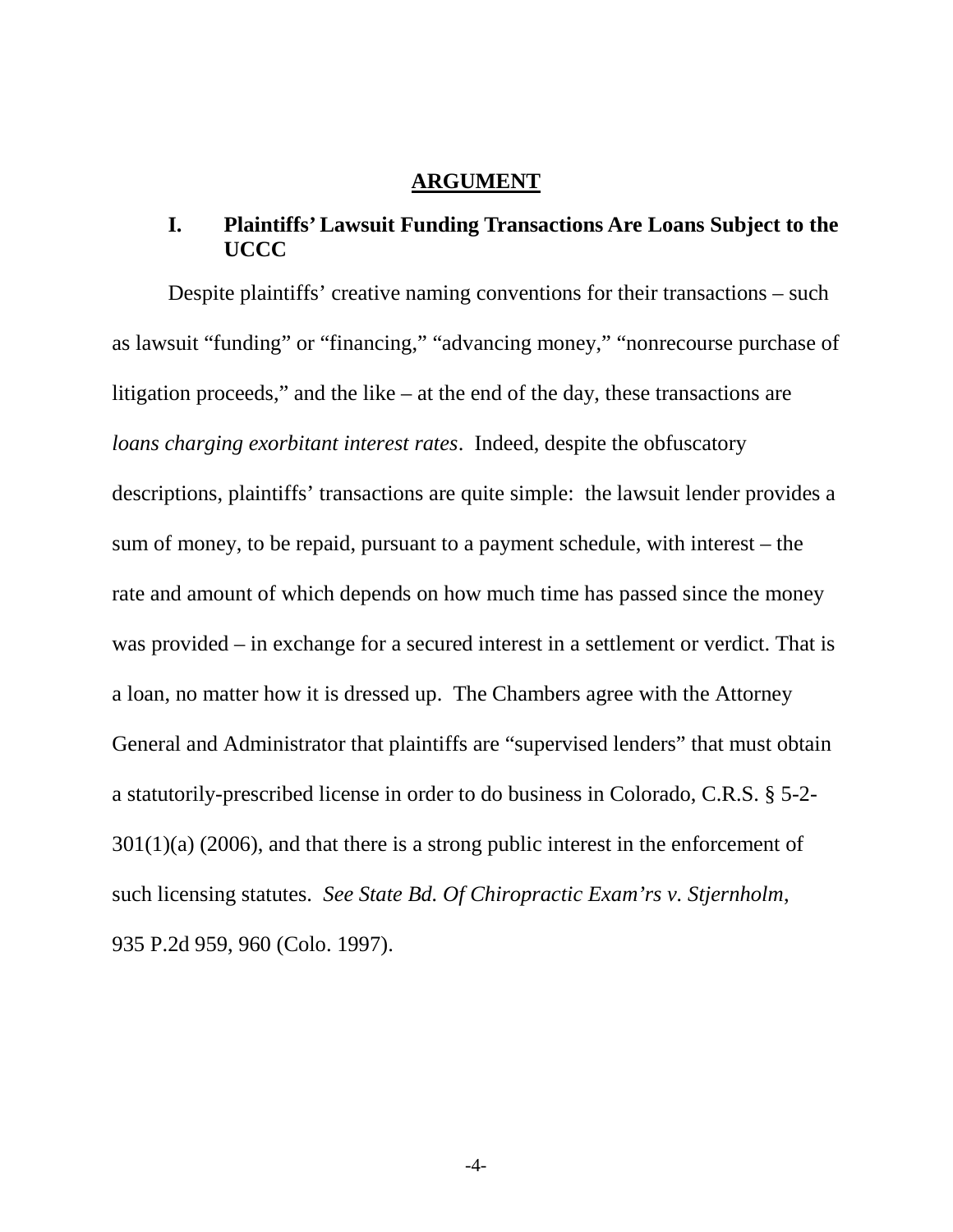#### **A. Plaintiffs' Transactions Are Loans Under the UCCC**

Plaintiffs' principal argument is that because their agreements with litigation plaintiffs are "non-recourse purchase[s] of litigation proceeds" they are not loans. This argument fails both factually and under *State ex rel. Salazar v. The Cash Now Store Inc.*, 31 P.3d 161 (Colo. 2001), despite plaintiffs' struggle to argue otherwise.

Plaintiffs argue that "the borrower has no obligation, under any circumstance, to ever repay the funds he or she received." *See* Appellants' Opening Brief at 11. Therefore, reason plaintiffs, because the borrower has no absolute or contingent obligation to repay the lender, no loan exists. *Id.* Plaintiffs' argument rests on two faulty premises, one factual and one legal.

First, contrary to plaintiffs' contention that borrowers have no repayment obligation, at the very least, borrowers have an obligation to repay plaintiffs in every instance save when they obtain no judgment in court. Indeed, borrowers have an obligation to repay plaintiffs even if that payment comprises 100 percent of their settlement proceeds. *See* Oasis Purchase Agreement (35473822\_Ex-A-to-Amended---Supplemental-Complaint-for-Declaratory-jmt--00959249-, CD p. 78 ("Oasis Agreement"), at p. 85, § 6.1, and Plaintiff Funding Holding Inc. Funding Agreement (35473838\_Ex-B-to-Amended---Supplemental-Complaint-for-

-5-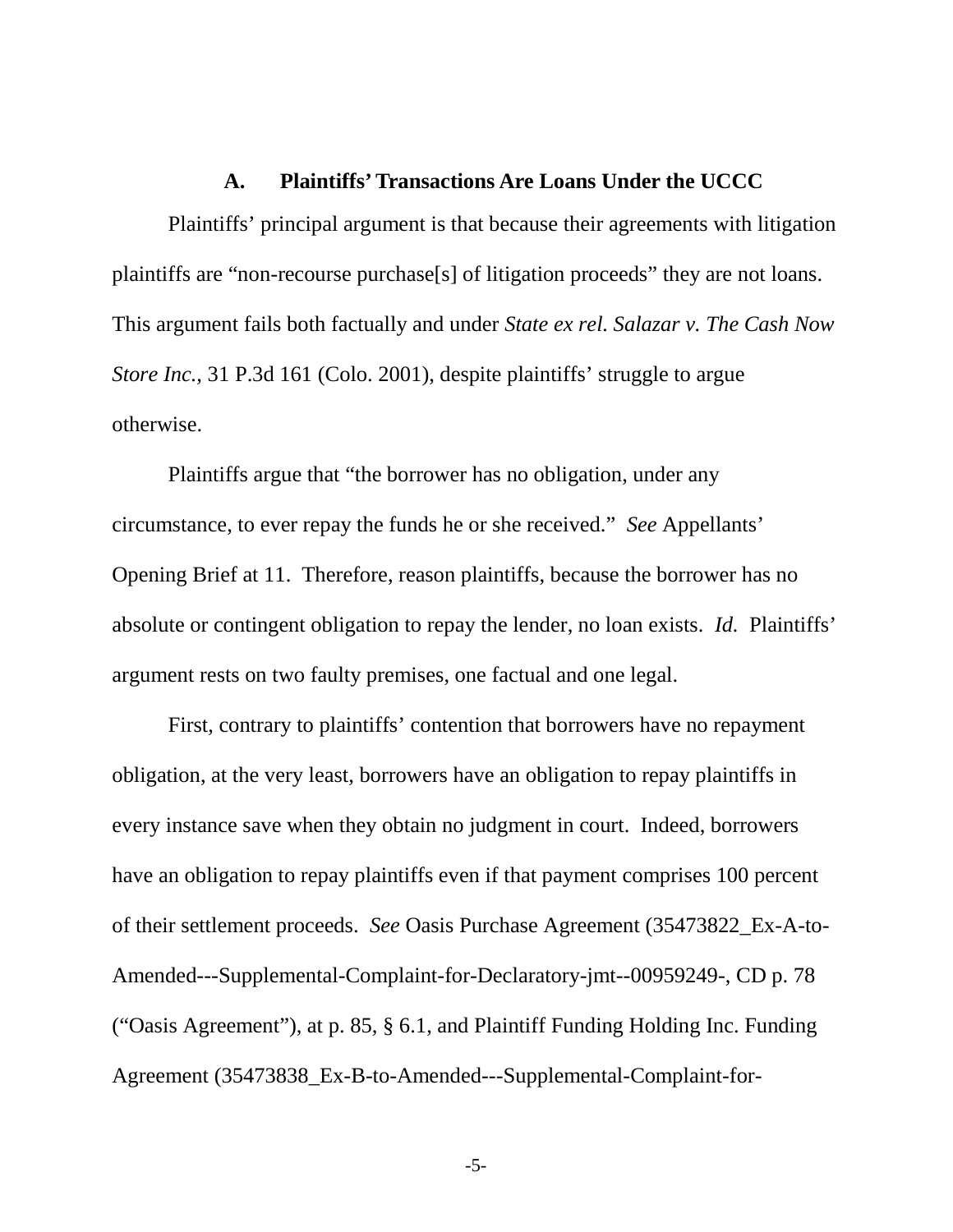Declaratory-Jmt--00959247-, CD p. 91 ("LawCash Agreement"), at p. 97, § 2.1, Addendum, Exhibits 1 and 2. Numerous provisions in plaintiffs' agreements reveal that if borrowers fail to make such payment, plaintiffs have direct personal recourse against borrowers, such as:

- **Oasis Payment Instructions** ("In the event that Seller receives any Proceeds prior to Purchaser receiving full payment of the applicable Oasis Ownership Amount, Seller grants Purchaser the right to effect one or more ACH debit entries, as needed, from Seller's bank to satisfy outstanding amounts dues Purchaser.");
- **Oasis Agreement, § 6.2** ("Should the Oasis Ownership Amount be paid to Seller, Seller is appointed a Purchaser's trustee with respect to said Oasis Ownership Amount, and Seller acknowledges and accepts the trust and that Seller holds the Oasis Ownership amount in trust for Oasis. Seller then shall pay such amounts to Purchaser within ten days of receipt of the Proceeds in (sic) the Legal Claim by Seller…Seller waives any and all defenses with respect to the sale of the Purchased Interest and agrees not to avoid payment of any Proceeds that are payable to Purchaser. Purchaser reserves the right to asses (sic) an additional 1.5 percent (or the highest amount allowed by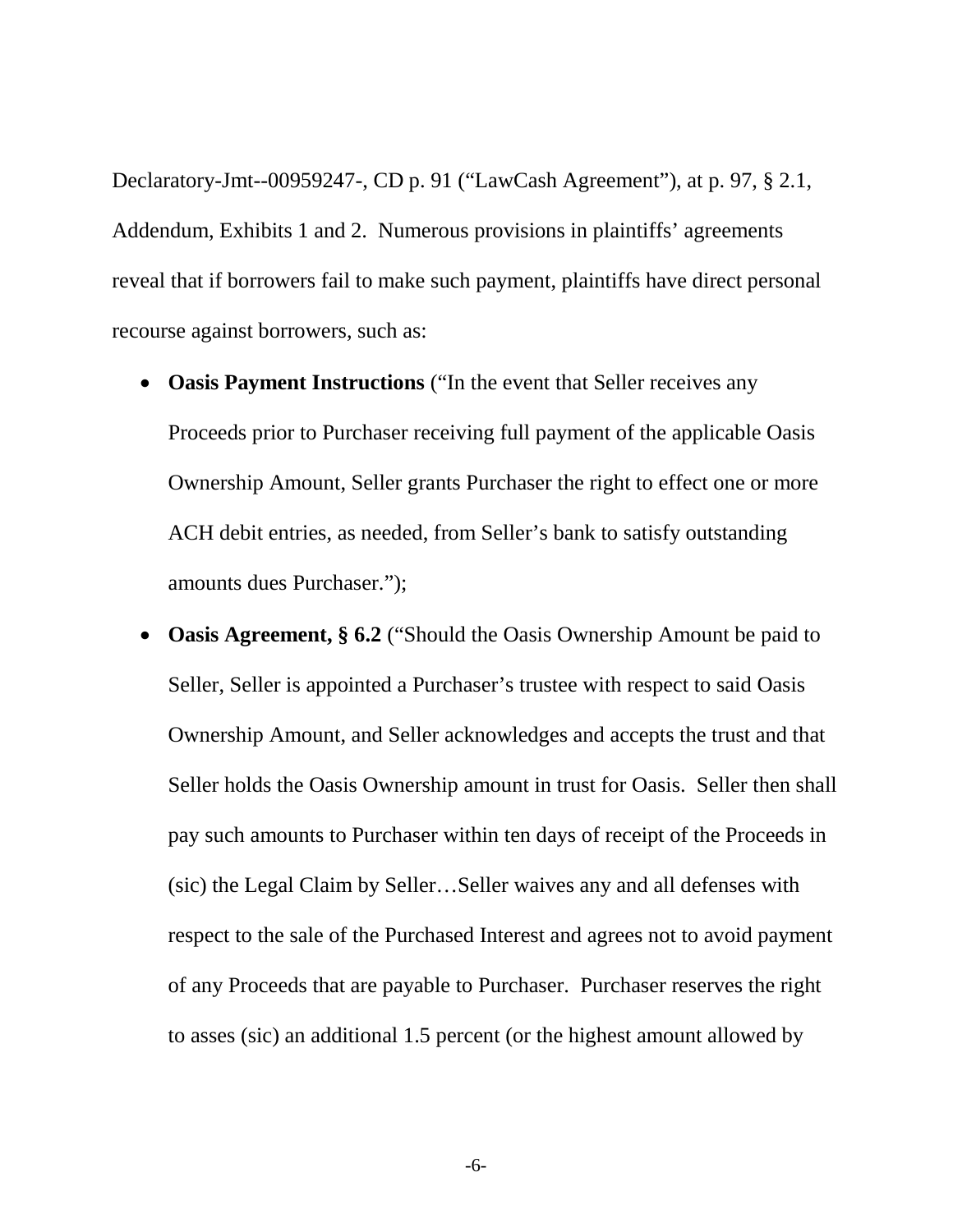law, whichever is lower) per month late fee if the Oasis Ownership Amount is more than 10 days past due.");

- **Oasis Agreement, § 7.1** ("The breach by Seller of any of Seller's obligations under this Purchase Agreement shall constitute an Event of Default hereunder. In an Event of Default, Purchaser shall have all rights, powers, and remedies provided in the Purchase Agreement and as allowed by law or equity.");
- **Oasis Agreement, § 8.5** (providing for jurisdiction and venue for lawsuits arising out of agreement);
- **Oasis Agreement, § 8.6** (waiver of jury trial);
- LawCash Agreement, § 2.(4.) (borrower liable for balance due, with charges and interest, until repayment is made in full.);
- LawCash Agreement § 2.(7.) ("I hereby waive any defense to payment of the sums due and promise not to seek to avoid payment of any money due to LAWCASH under this Agreement.");
- LawCash Agreement, § 3.(2.) ("In the event that the assignment of my interest in the proceeds of the Lawsuit is not permitted by law, then I agree to pay LAWCASH all of the funds under this Agreement immediately upon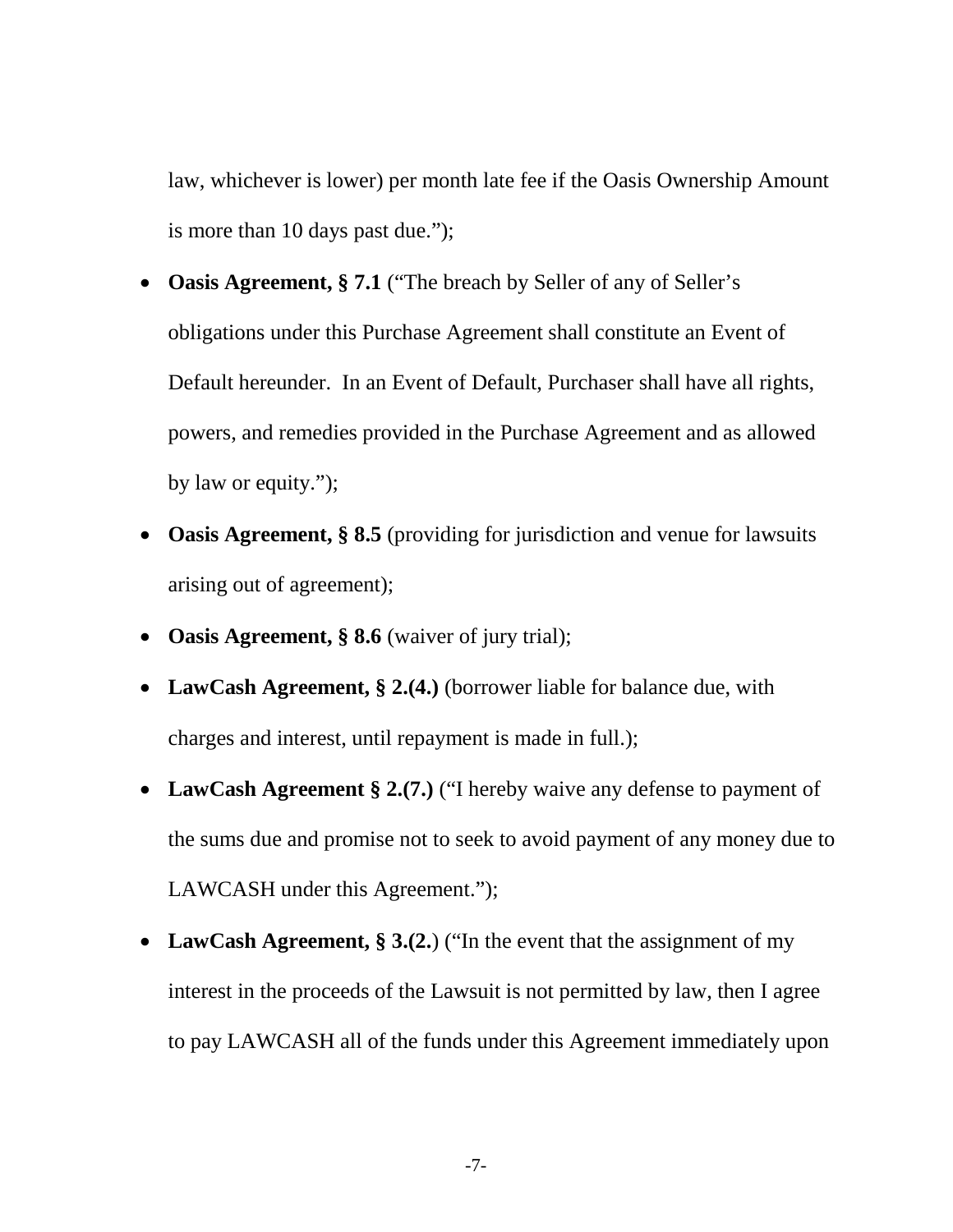the payment of the Lawsuit proceeds as a separate and independent obligation."),

- LawCash Agreement, § 3.(5.) ("If LAWCASH must engage the services of any attorney to collect the sum due, then I will be responsible for reasonable attorneys fees and costs for such. I agree that a fee equal to one-third of the money due LAWCASH is a reasonable fee for such purpose.");
- LawCash Agreement, § 7.(5.) ("I understand that in the event that you do not receive payment as required by this Agreement and that you need to take action to pursue such payment, you may collect, in addition to the amount due and owing, reasonable attorneys fees and costs in enforcing your efforts. I agree that an amount equal to one third (33⅓%) of the amount due and owing is a reasonable attorney's fee.").

Thus, plaintiffs' own documents belie their key factual contention that borrowers have no repayment obligation.

Even if borrowers had no repayment obligation, the Colorado Supreme Court made clear in *Cash Now* that "the definition of loan under the UCCC does not require repayment." *Cash Now,* 31 P.3d at 165. The court further held that that neither recourse nor an "unconditional obligation to repay" is necessary for the creation of a loan for purposes of the UCCC. *Id.* at 165-66. Rather, the court

-8-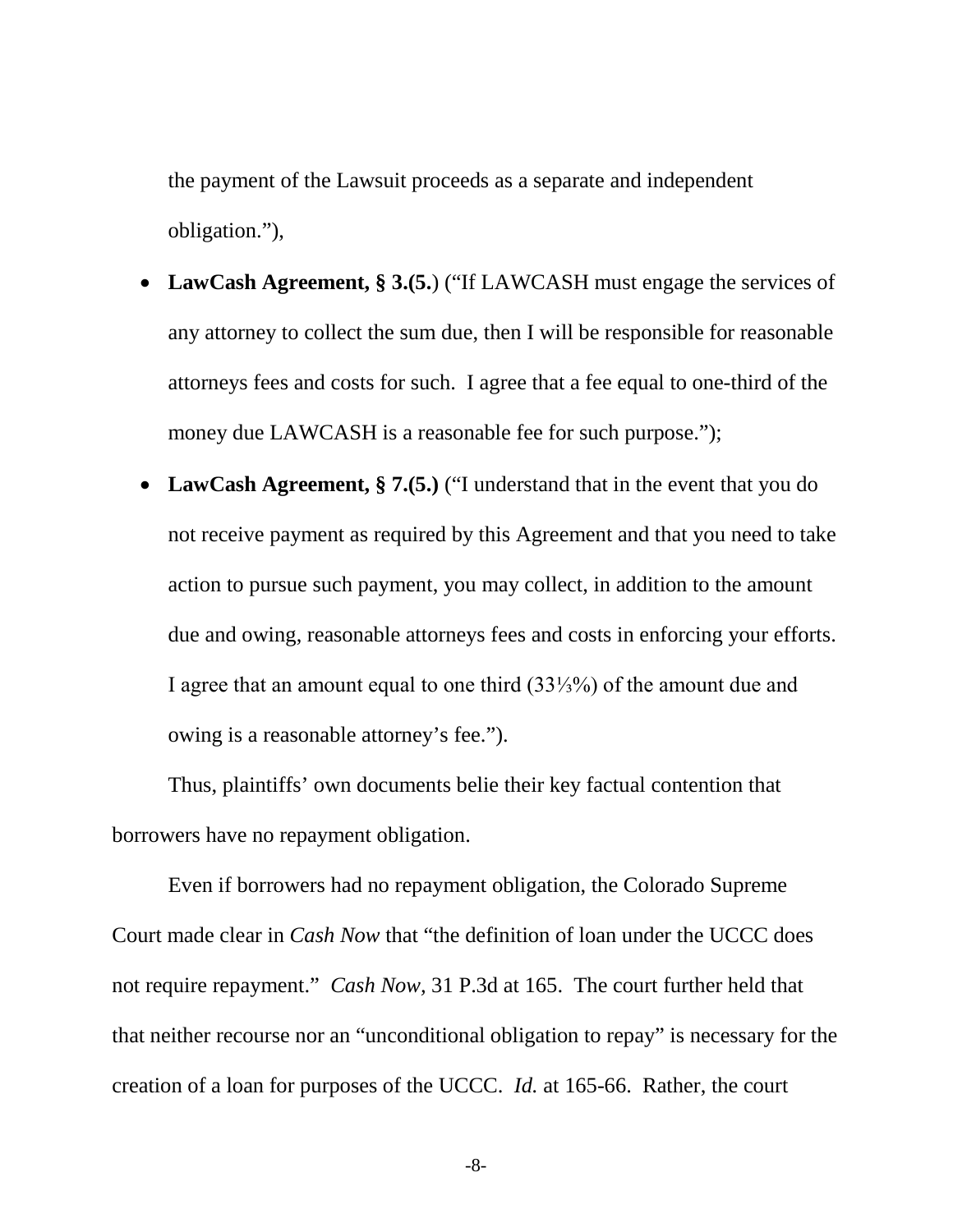stated that a loan is made "when a creditor creates debt by advancing money to the debtor." *Id*. at 166, *citing* C.R.S. § 5-3-106 cmt (1999). Because Cash Now "advance[d] money to taxpayers," it made loans, even in the absence of an unconditional repayment obligation. *Id.* at 166-67. Thus, both because of the nature of the transaction, and the holding in *Cash Now*, plaintiffs make loans for purposes of the UCCC.

Interestingly, according to statements on its website, it appears that plaintiff Oasis Legal Finance LLC is expressly subject to regulation as a lender under the laws of California, Illinois, and Missouri. *See* Oasis website,

http://www.oasislegal.com/legal/terms\_and\_conditions, Addendum, Exhibit 3, at p. 3. Oasis has also been the subject of regulatory enforcement activity due to its lending activities in Maryland.<sup>1</sup> Regulation of plaintiffs as lenders in Colorado would be consistent with the treatment of Oasis by sister states.

 $1$  In 2009, the Maryland Commissioner of Financial Regulation issued a Summary Order to Cease and Desist in which the Commissioner, among other things "determined that [Oasis'] business activities constituted usurious and unlicensed consumer lending in violation of Maryland law, and that it was in the public interest that [Oasis] immediately Cease and Desist from making consumer loans to Maryland consumers." *See* Summary Order to Cease and Desist, Addendum, Exhibit 4. To settle the matter, Oasis agreed to cease doing business in Maryland so long as Oasis was subject to the consumer lending law, and paid a settlement amount in complete satisfaction of all penalties that could have been assessed in connection with the investigation. *See* Settlement Agreement and Consent Order, Addendum, Exhibit 5.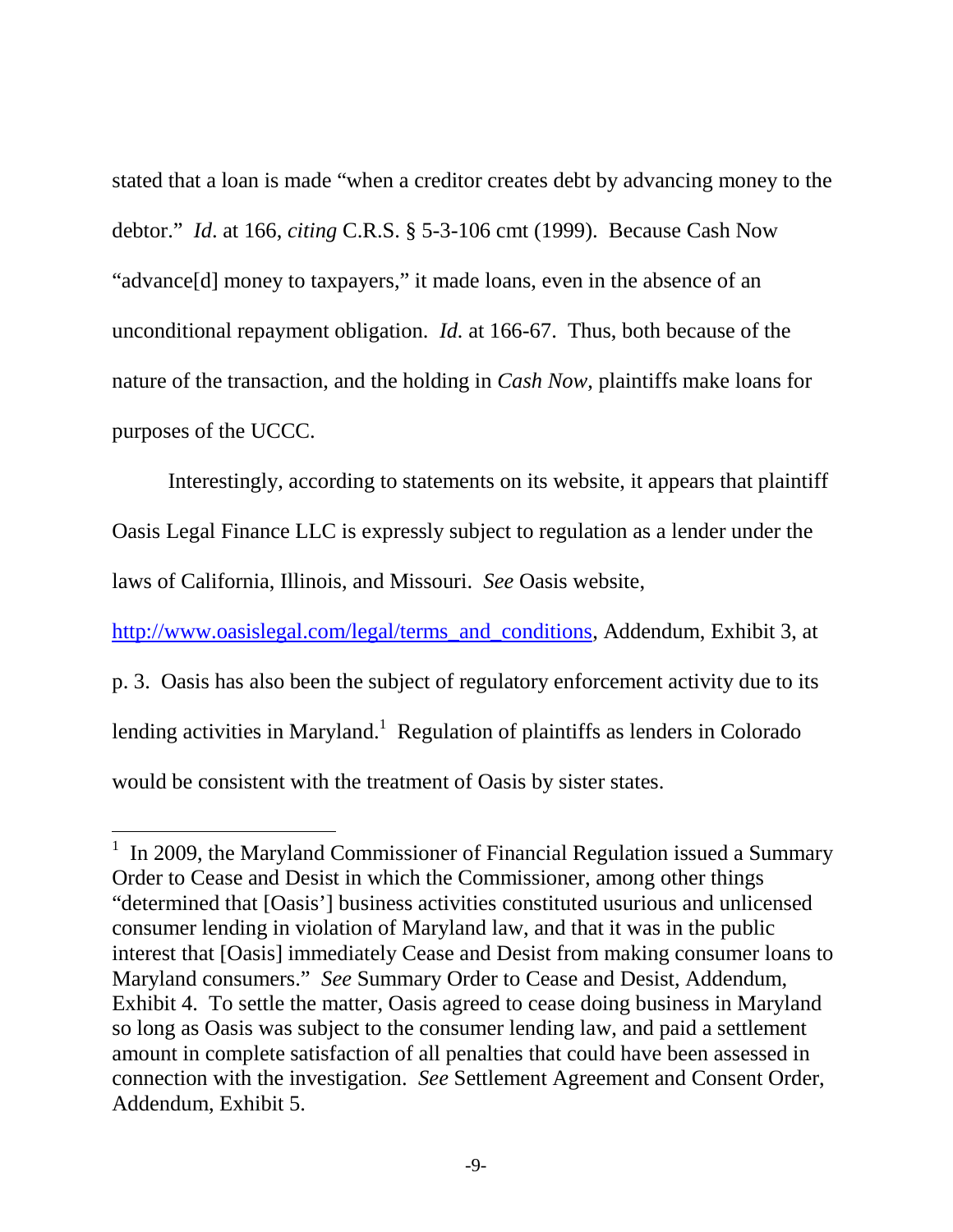## **B. Regulating Plaintiffs under the UCCC is Consistent with the UCCC's Consumer Protection Policy Objectives**

The "underlying purposes" of the UCCC include "protecting consumer borrowers against unfair practices by some suppliers of consumer credit." *Cash Now*, 31 P.3d at 166. For this reason, the UCCC requires lenders to provide disclosures to the consumer, such as the loan's finance charge and APR. C.R.S. § 5-3-101(2) (2001) (requiring notices and disclosures of the federal Truth in Lending Act). Lawsuit lenders' practice of disguising exorbitant interest rates, discussed below, is precisely the type of conduct the UCCC is designed to prevent.

Numerous press accounts have highlighted examples of the extreme interest rates charged by lawsuit lenders. For example, according to a report by The New York Times, Larry Long borrowed \$9,150 from Oasis to fund a lawsuit against a drug manufacturer. By the time Long received an initial settlement payment of \$27,000, 18 months later, he owed Oasis \$23,588. Binyamin Appelbaum, *Lawsuit Loans Add New Risk for the Injured*, N.Y Times, Jan. 16, 2011, at 1, Addendum, Exhibit 6. Money owed to a lawsuit lender can exceed proceeds received in litigation. The New York Times reported that one borrower owed her lenders \$221,000 after receiving an award of \$169,125 for a car accident. Binyamin Applebaum, *Investors Put Money on Lawsuits to Get Payouts,* N.Y. Times, Nov. 14, 2010, at 2, Addendum, Exhibit 7*.*

-10-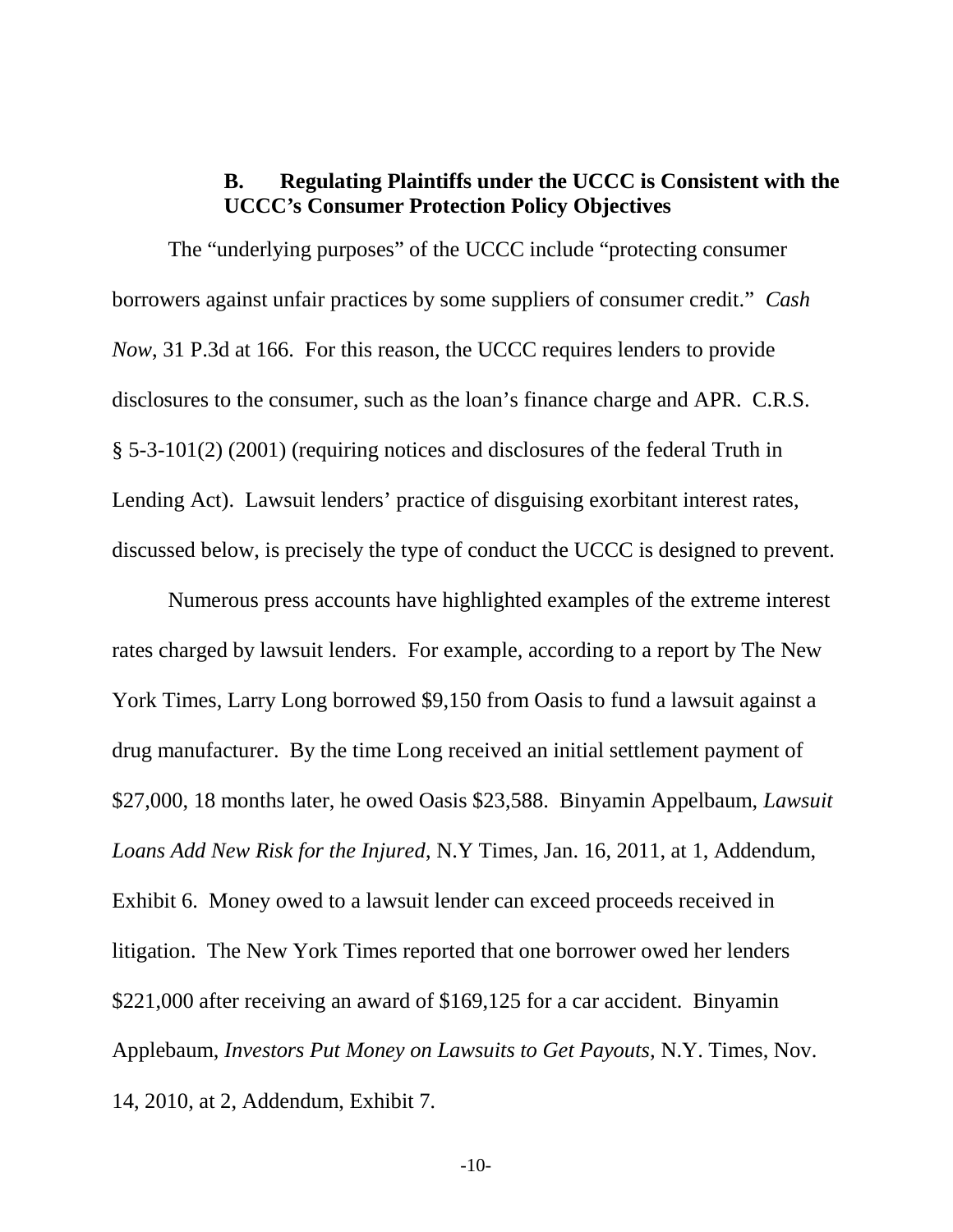As these examples illustrate, plaintiffs' business model depends on charging exorbitant interest rates – though the interest rates are not immediately apparent to the borrower. A close examination of the Oasis' "Purchase Agreement" illustrates this. The following table shows the "Oasis Ownership Amount ("Payoff Amount") in 6 month intervals as set forth in the Oasis Agreement (which assumes a hypothetical "purchase price" of \$1,234.00). *See* Oasis Agreement, Purchase Agreement, p. 1.

| <b>Payment Schedule on \$1,234.00</b>            | <b>Oasis Ownership Amount</b> |  |  |  |
|--------------------------------------------------|-------------------------------|--|--|--|
| August 24, 2011 to February 23, 2011             | \$1,851.00                    |  |  |  |
| February 24, 2011 to August 23, 2011             | \$2,035.10                    |  |  |  |
| August 24, 2011 to November 23, 2011             | \$2,776.50                    |  |  |  |
| November 24, 2011 to February 23, 2012           | \$3,085.00                    |  |  |  |
| February 24, 2012 to August 23, 2012             | \$3,393.50                    |  |  |  |
| August 24, 2012 to February 23, 2013 three years | \$4,010.50                    |  |  |  |
| February 23, 2013 and thereafter                 | \$4,219.00                    |  |  |  |

The Oasis Agreement does not disclose an Annual Percentage Rate ("APR"). However, the calculation of the nominal APR amount is possible. This number is derived by adding the contractual interest and fees ("subsequent case review" fee of \$20, "case servicing fee" of \$30 every six months, \$20 subsequent case review for additional funding, and \$25 fee for facsimile and photocopying costs per funding) and dividing that number by the original amount of the loan. That number is multiplied by 365 / the amount of days before repayment to find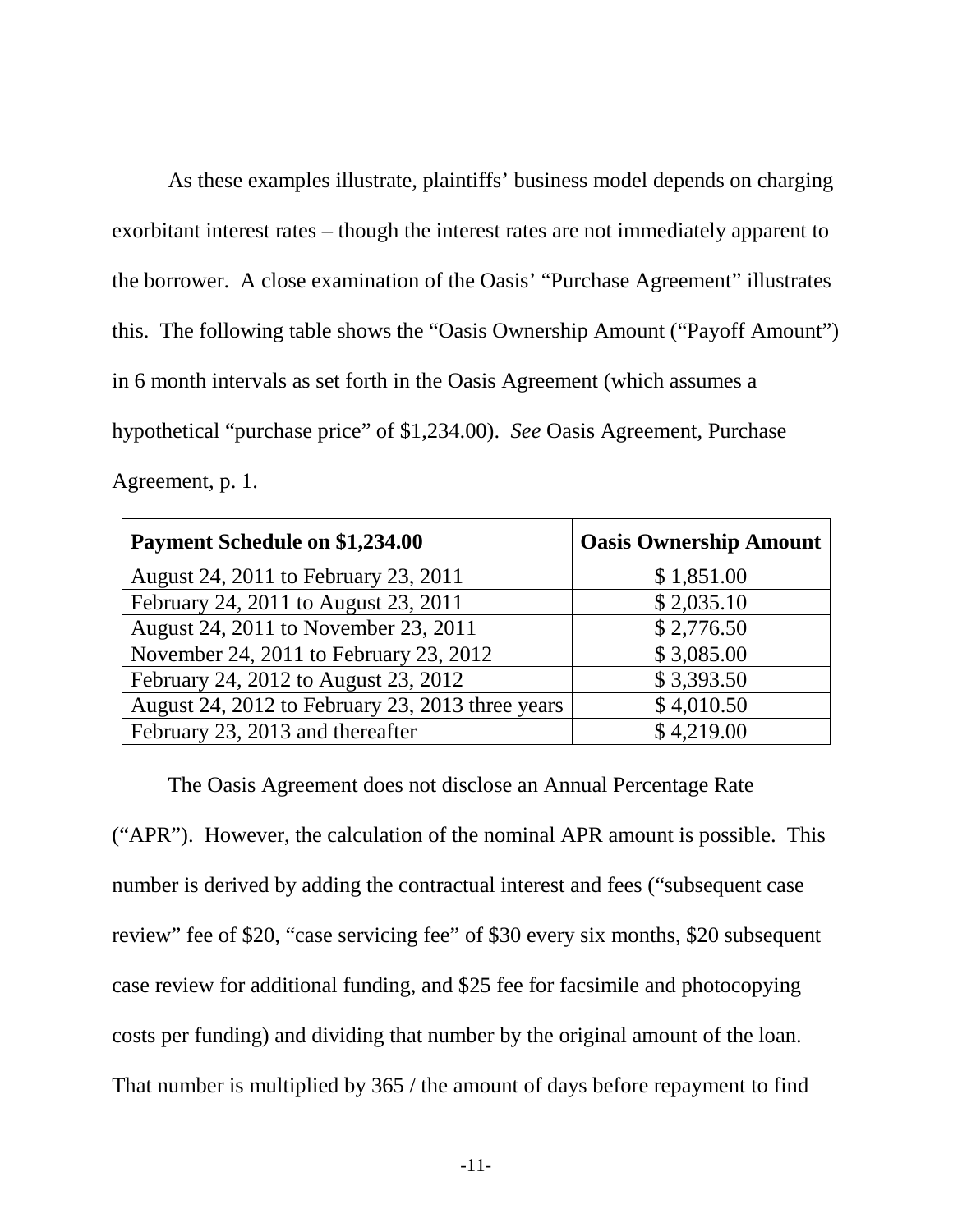the APR. Stated as a formula, nominal  $APR = ($ (Final payment – Beginning Value) + Additional Charges) / Beginning Value) \* (365 / Number of Days before Repayment). The table below shows the nominal APR a borrower would pay at the six-month intervals of the Oasis Payment Schedule:

| <b>Beginning</b><br><b>Value</b> | Final<br><b>Payment</b> | <b>Start</b><br>Date | <b>End Date</b> | $#$ Days | <b>Interest</b><br>Paid | <b>Additional</b><br><b>Charges</b> | <b>Interest</b><br><b>Plus</b><br>Fees | <b>Nominal</b><br><b>APR</b> |
|----------------------------------|-------------------------|----------------------|-----------------|----------|-------------------------|-------------------------------------|----------------------------------------|------------------------------|
| \$1,234                          | \$1,851                 | 8/24/2010            | 2/23/2011       | 183      | \$.<br>617              | \$75                                | 692<br>\$                              | 111.85%                      |
| \$1,234                          | \$2,036                 | 8/24/2010            | 8/23/2011       | 364      | 802<br>\$               | \$105                               | \$<br>907                              | 73.71%                       |
| \$1,234                          | \$2,777                 | 8/24/2010            | 11/23/2011      | 456      | \$1,543                 | \$105                               | \$1,648                                | 106.87%                      |
| \$1,234                          | \$3,085                 | 8/24/2010            | 2/23/2012       | 548      | \$1,851                 | \$135                               | \$1,986                                | 107.20%                      |
| \$1,234                          | \$3,394                 | 8/24/2010            | 8/23/2012       | 730      | \$2,160                 | \$165                               | \$2,325                                | 94.19%                       |
| \$1,234                          | \$4,011                 | 8/24/2010            | 2/23/2013       | 914      | \$2,777                 | \$195                               | \$2,972                                | 96.16%                       |

If the consumer pays at any time within any particular six month period, he is charged the Payoff Amount for the *entire* six-month period. *See* Oasis Agreement, Purchase Agreement, p. 1. Thus, for example, if the consumer pays one day later than the first six month period, the entire payoff amount for the twelve month period is owed, even if the money was used for six months and one day. This is illustrated in the chart below by the difference in interest rates if the payment is made on August 23, 2011, versus August 24, 2011. The former, made 364 days after the loan was made, yields an interest rate of 73.71%. The latter, made 365 days after the loan was made, yields an interest rate of 133.51%.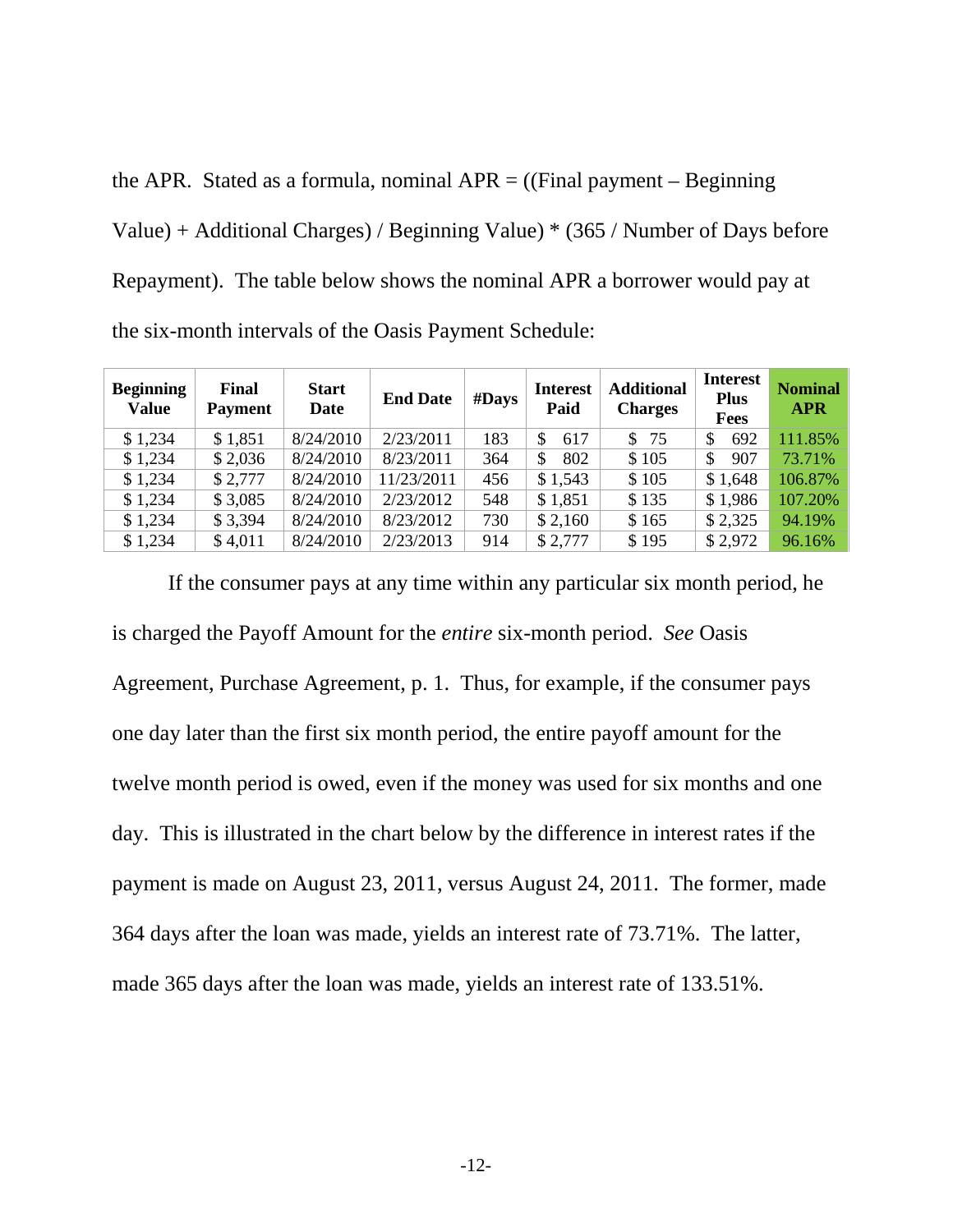| <b>Beginning</b><br><b>Value</b> | Final<br><b>Payment</b> | <b>Start</b><br>Date | <b>End Date</b> | #Days | <b>Interest</b><br>Paid | <b>Additional</b><br><b>Charges</b> | <b>Interest</b><br><b>Plus</b><br><b>Fees</b> | <b>Nominal</b><br><b>APR</b> |
|----------------------------------|-------------------------|----------------------|-----------------|-------|-------------------------|-------------------------------------|-----------------------------------------------|------------------------------|
| \$1,234                          | \$2,036                 | 8/24/2010            | 8/23/2011       | 364   | 802                     | \$105                               | 907                                           | 73.71%                       |
| \$1,234                          | \$2.777                 | 8/24/2010            | 11/23/2011      | 365   | \$1,543                 | \$105                               | \$1,648                                       | 133.51%                      |

Indeed, an Oasis executive has stated variously that Oasis typically recovers between 1.4 and 1.8 times the amount of money it advances, and that Oasis charges customers up to 250 percent of the loan amount. *See* Julia Reischal, *As Presettlement Financing Takes Hold in Massachusetts, Lawyers Spar Over Pros and Cons,* Mass. Law. Wkly.*,* July 28, 2008, Addendum, Exhibit 8; Binyamin Appelbaum, *Lawsuit Lenders Try to Limit Exposure to Consumer Rules*, N.Y. Times, Mar. 9, 2011, Addendum, Exhibit 9. The LawCash Agreement, at § 2.(1.), requires the borrower to pay a 3.50% "monthly fee" of the funded amount, or at least 42% annually, if not compounded.

## **II. Public Policy Concerns Underscore The Need to Regulate Consumer Lawsuit Lending**

The exorbitant interest rates charged by plaintiffs necessarily make it significantly more difficult for their borrowers to settle their cases as the cost to do so is driven up by the loan costs, which can equal or exceed any proceeds from a lawsuit. This in turn artificially prolongs litigation, leads to cases going to trial that should not, which thus further burdens an already underfunded court system.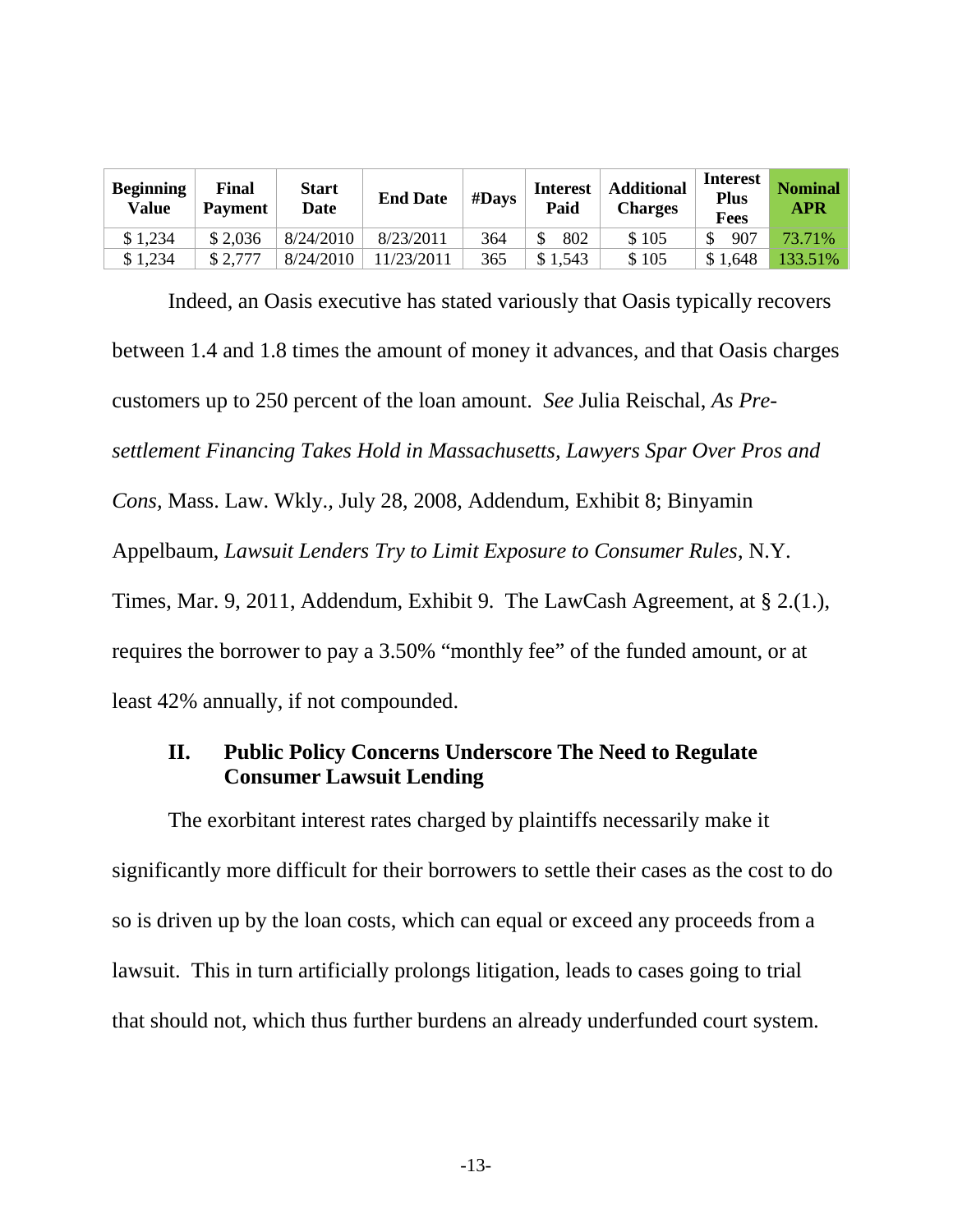The resulting costs, borne ultimately by defendant businesses and the courts, underscore the need for regulation.

## **A. Unregulated Consumer Lawsuit Lending Will Hurt Colorado Businesses by Prolonging Litigation and Driving Up Settlement Costs**

Because lawsuit lenders must recoup exorbitant interest rates, unregulated consumer lawsuit loans impose significant pressure on borrowers to prolong litigation and to seek settlements that are influenced not by the strength of their cases, but by their onerous obligations to the lawsuit lenders. A troubling case arising out of the Ohio courts provides a good example. *Rancman v. Interim Settlement Funding Corp.*, 789 N.E.2d 217 (Ohio 2003). In *Rancman*, one lawsuit lender advanced the consumer \$6,000 against her pending claim in a personal injury case, in exchange for the first \$16,800 she would recover if the case was resolved within 12 months, \$22,200 if resolved within 18 months, or \$27,600 if resolved within 24 months. A different lender advanced the plaintiff another \$1,000, secured by the next \$2,800 the consumer was expected to collect on her claim. As the *Rancman* court noted, with no superior liens, and assuming a 30% contingency fee charged by her personal injury attorney, the consumer would have received no funds from a settlement of \$28,000 or less in the first twelve months. *Rancman*, 789 N.E.2d at 220-21. Further, the advances affected settlements above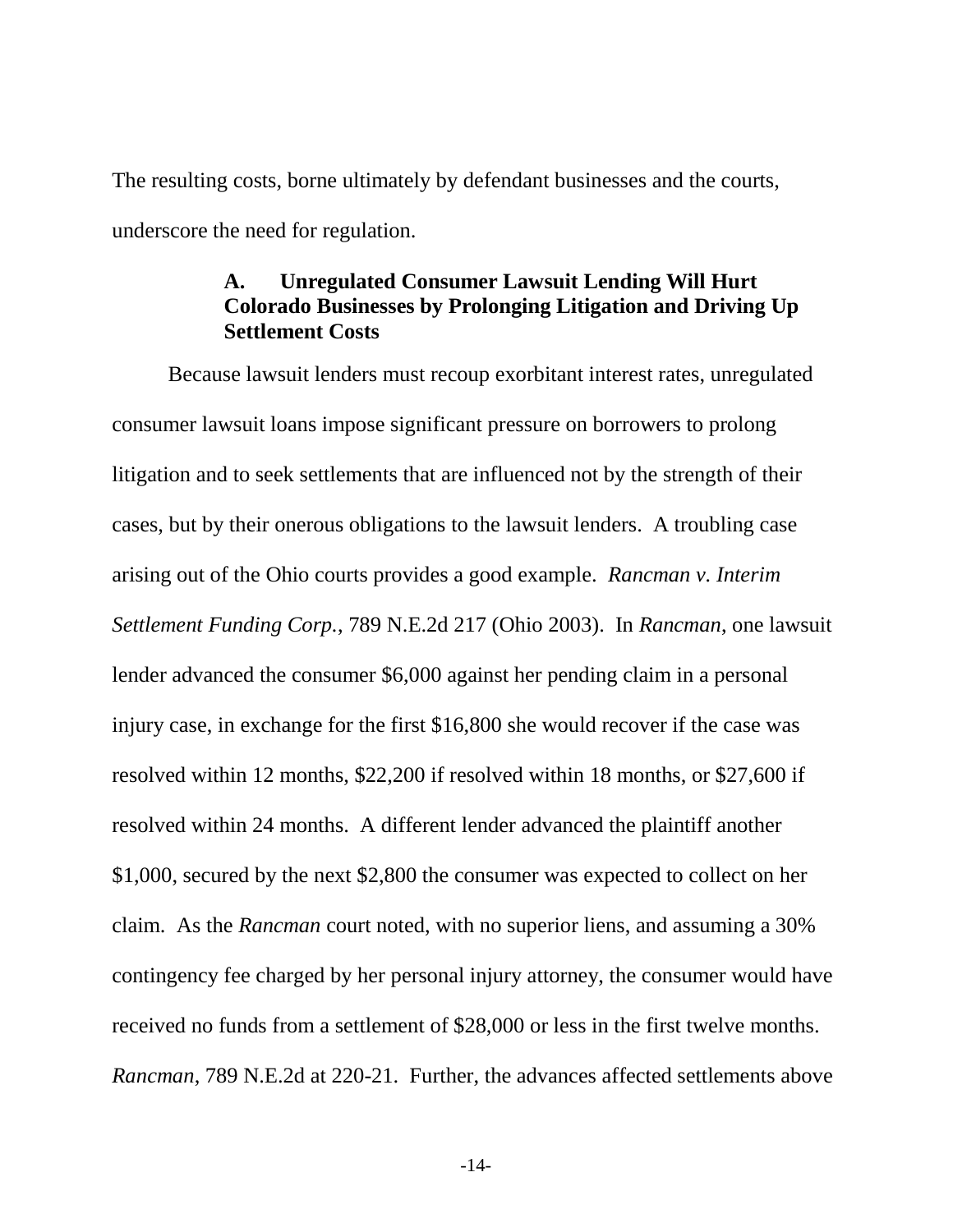\$28,000. For example, assuming the plaintiff presumptively would have settled for no less than \$80,000, as a result of the interest on the loans, the plaintiff would have to hold out for \$98,000 (the sum of the desired \$80,000, plus the two loan premiums, minus attorneys' fees on the premiums) assuming the settlement occurred in the first twelve months). *Id.* at 221. This number only increases as time passes.<sup>2</sup>

An example from North Carolina is also illustrative. Leslie Price sued George Shinn, the owner of the Charlotte Hornets, in a civil suit for sexual assault. Price turned down a settlement offer of \$1,000,000 and held out for \$1.2 million, forcing her attorney to take the matter to trial, which Price lost. Her attorney discovered that Price had received a litigation loan from Future Settlement Funding of Las Vegas, and her contract with Future Settlement would leave her with no money absent a settlement of \$1.2 million or more. Price's attorneys sued Future Settlement. In its ruling denying defendants' motion to dismiss, the court stated:

<sup>2</sup> The court in *Rancman* held that litigation advances were void as a form of champerty and maintenance. *Rancman,* 789 N.E.2d at 221 ("…a lawsuit is not an investment vehicle… An intermeddler is not permitted to gorge upon the fruits of litigation."). After the court's decision, the American Legal Finance Association, the litigation lending industry's trade association, successfully lobbied the Ohio state legislature to overturn Ohio's rule against champerty and maintenance. John P. Barylick & Janna Wims Hashway, Litigation Financing: Preying on Plaintiffs, 59 R.I. B. J., 5, 36 (Mar./Apr. 2011).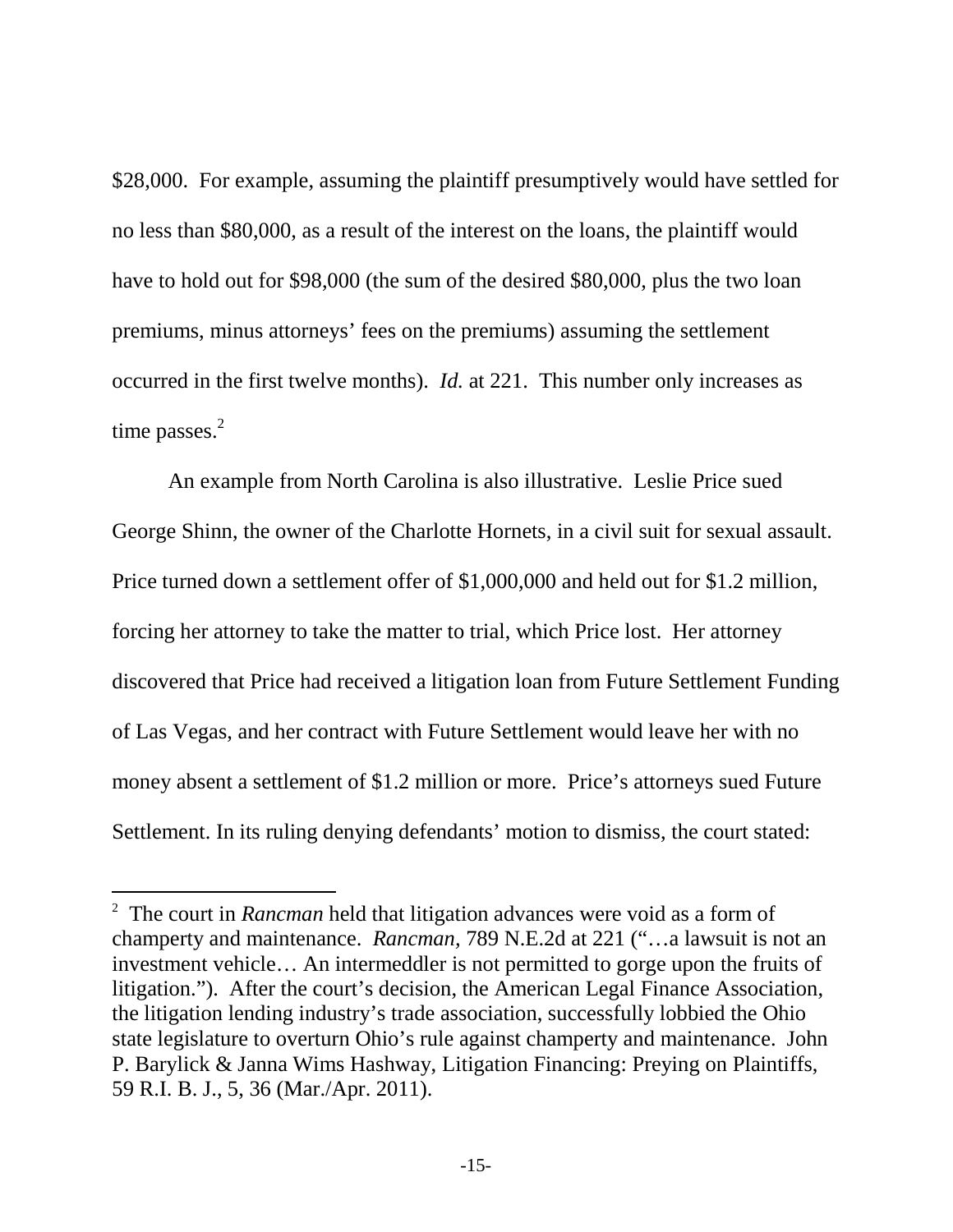"In a twist perhaps unique in law, a court loss resulting in no award of damages was better for the client than a million-dollar settlement." *Weaver, Bennett & Bland, P.A. v. Speedy Bucks, Inc., et al.*, 162 F.Supp.2d 448, 451(W.D. N.C., Apr. 23, 2001).

Regulation of plaintiffs' conduct under the UCCC will insure that plaintiffs' business model will be licensed and transparent, and that plaintiffs will be prevented from charging interest rates that pervert the prosecution of personal injury cases.

## **B. Unregulated Lawsuit Lending Will Increase the Burden on Colorado Courts**

The costs of an increase in the volume and duration of litigation will not be borne by the business community alone. As unregulated lawsuit lending unnecessarily prolongs often dubious litigation, courts will face even greater strains on their already scarce time and other resources. Between 2008 and 2011, 42 states – including Colorado – cut back on court budgets, and 29 states now face even greater case backlogs. *See* Heather Rogers, *Business-killing Cuts to State Court Systems*, Cal. St. B. J. (Nov. 2012) available at http://www.calbarjournal.com/November2012/TopHeadlines/TH1.aspx, *citing*

COSCA Budget Survey Responses, Colorado, available at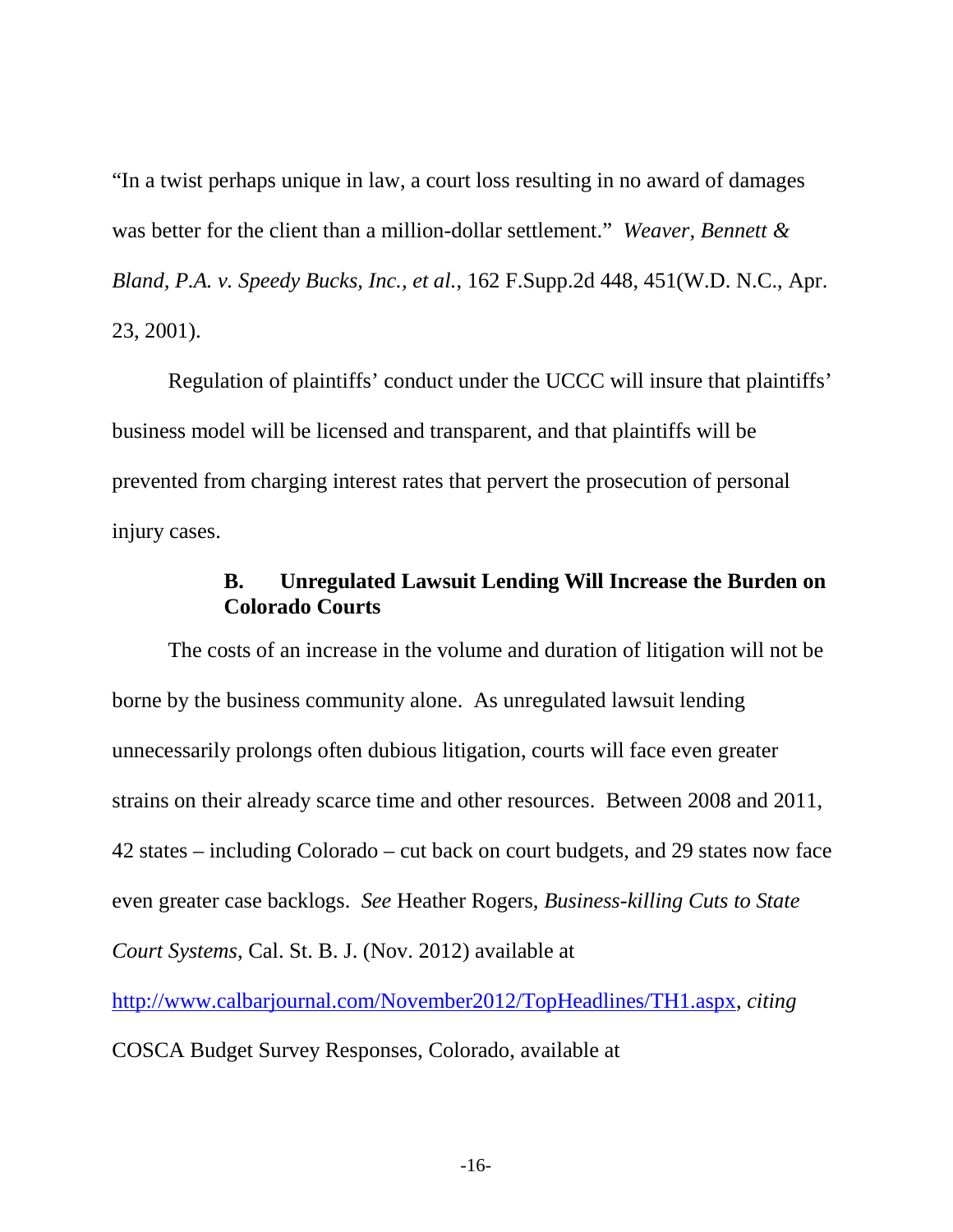http://www.ncsc.org/~/media/Files/PDF/Information%20and%20Resources/Budge t%20Resource%20Center/budget\_survey\_121811.ashx, Addendum, Exhibit 10.

Moreover, the lender-financed cases that will end up consuming judicial resources in trial are likely to be the cases with the least merit. As one plaintiff lawyer has noted, where the clients have borrowed more than may reasonably be obtained in mediation, "it ends up that the crummy cases are the ones going to trial." Jack Zemlicka, *Personal Injury Lawyers Face Issues with Loans*, Wis. L. J., July 6, 2009, Addendum, Exhibit 11. There is no question, therefore, that regulation of Plaintiffs' conduct under the UCCC is in the interest of the courts and the business community.

If unregulated consumer lawsuit lending – with its exorbitant interest rates – takes hold in Colorado, then Colorado courts will be compelled to spend more resources managing already crowded dockets; Colorado businesses will end up paying more money to plaintiffs to end lawsuits; and Colorado consumer plaintiffs will then have to turn right around and pay that extra money to the lawsuit lenders. Colorado businesses will lose, Colorado consumers will lose, and the Colorado court system will lose; the lawsuit lenders will be the only winners.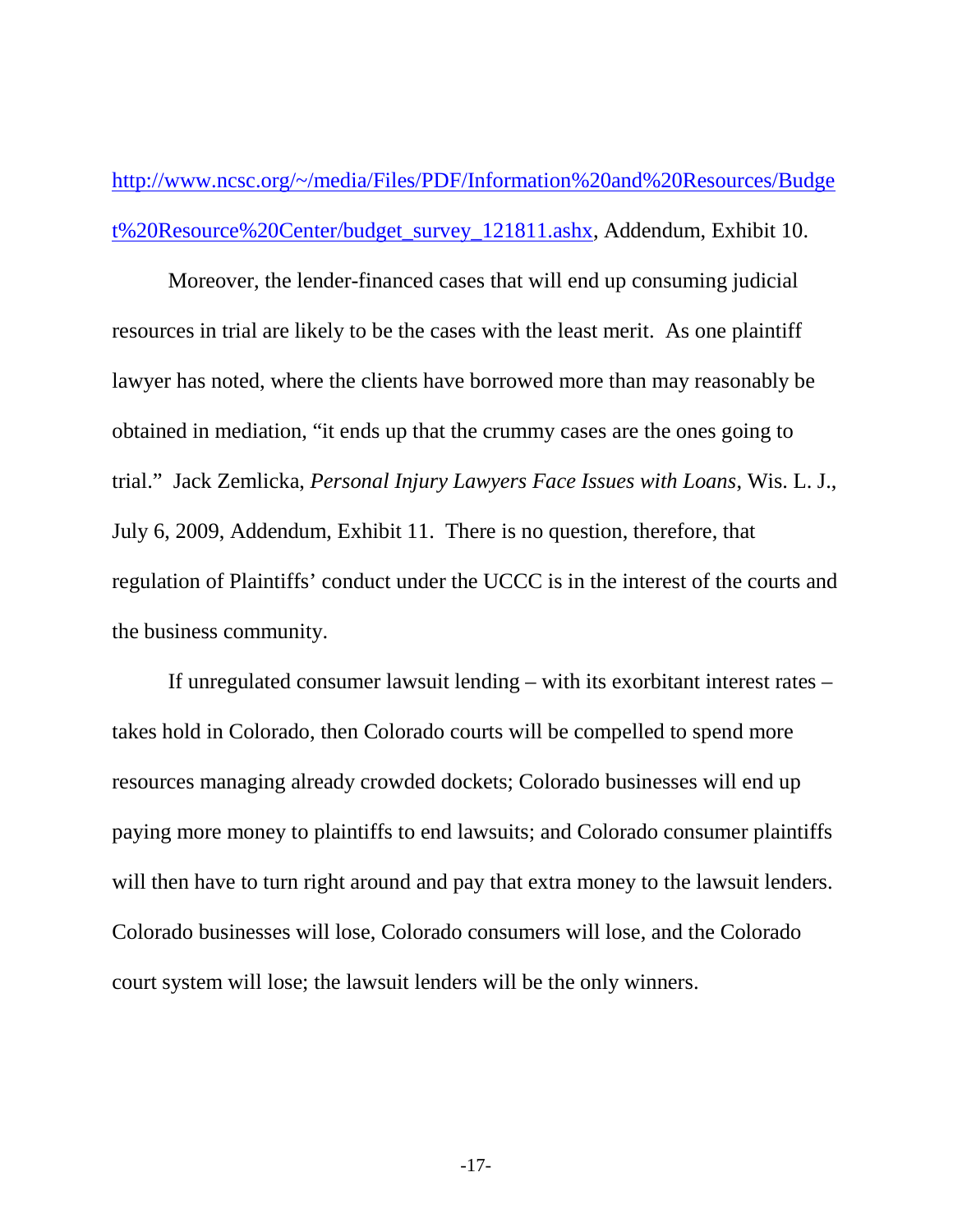## **CONCLUSION**

*Amici Curiae* the Denver Metro Chamber of Commerce and Chamber of Commerce of the United States of America respectfully request that this Court affirm the District Court's determination that plaintiffs' practices are subject to regulation under the UCCC. Such a ruling would ensure that plaintiffs' lending activity does not unnecessarily burden the courts and the business community, and would provide predictability and fairness to plaintiffs' conduct.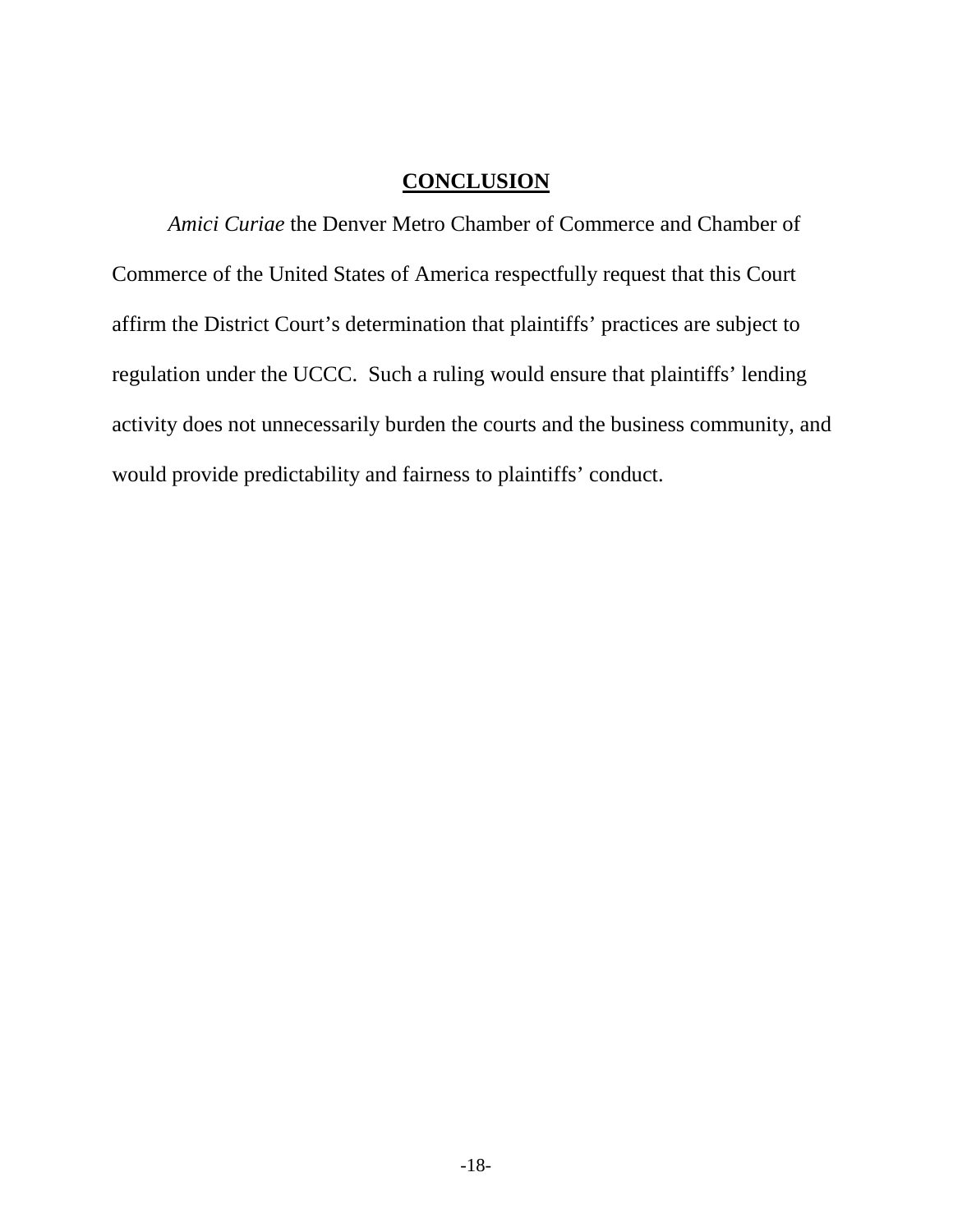DATED: December 21, 2012.

*/s/ David R. Fine*

David R. Fine, #16852 MCKENNA LONG & ALDRIDGE LLP 1400 Wewatta St, Suite 700 Denver, Colorado 80202-5556 Tel: (303) 634-4000 Fax: (303) 634-4400

COUNSEL FOR *AMICI CURIAE* DENVER METRO CHAMBER OF COMMERCE AND CHAMBER OF COMMERCE OF THE UNITED STATES OF AMERICA